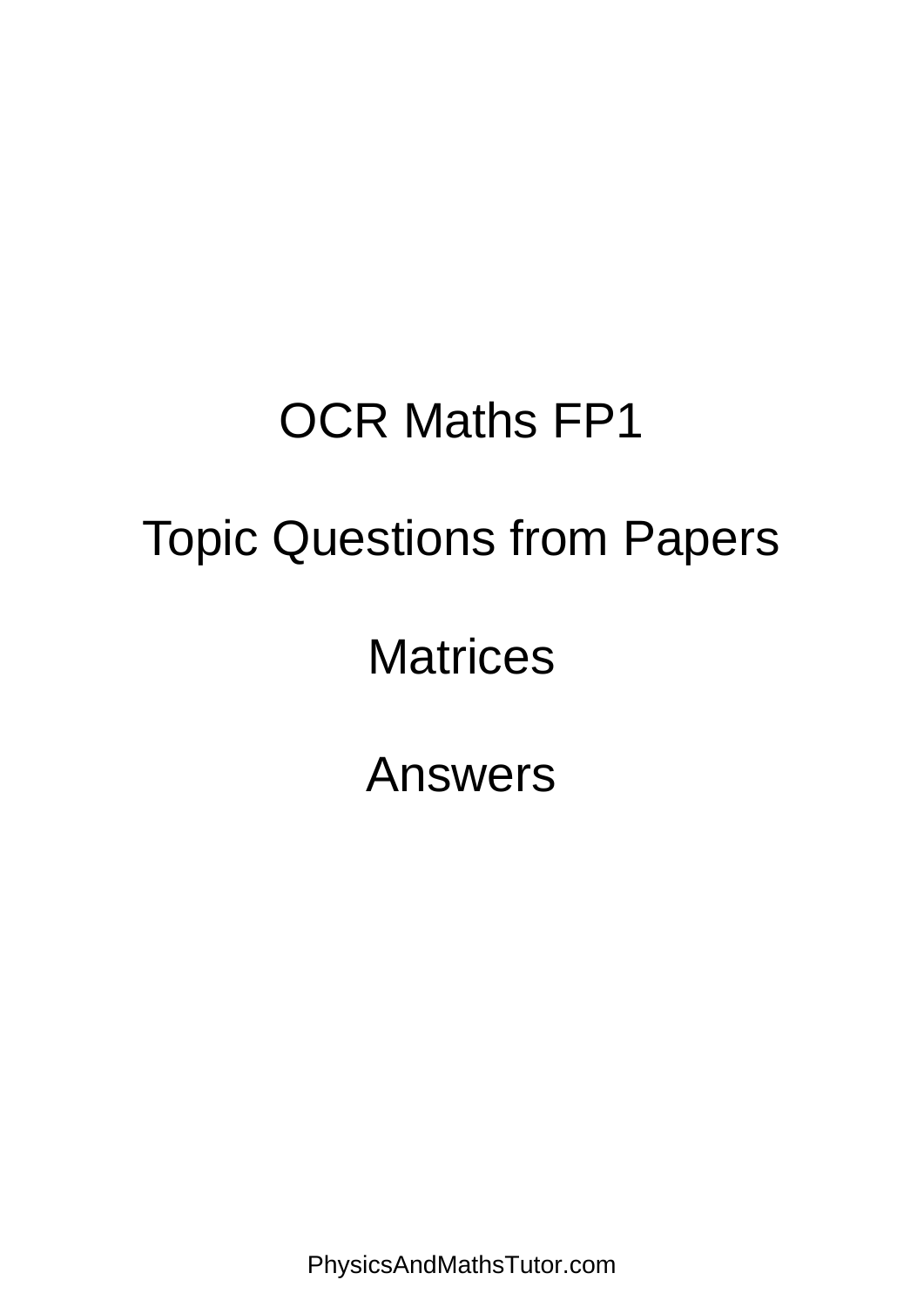| 1 | (i) $A^2 = \begin{pmatrix} 3 & 8 \\ 4 & 11 \end{pmatrix}$ | M1<br>A <sub>1</sub>                   |                                       | Attempt to find $A^2$ , 2 elements correct<br>All elements correct                                                                                 |
|---|-----------------------------------------------------------|----------------------------------------|---------------------------------------|----------------------------------------------------------------------------------------------------------------------------------------------------|
|   | $4A = \begin{pmatrix} 4 & 8 \\ 4 & 12 \end{pmatrix}$      | M1                                     |                                       | Use correct matrix 4A                                                                                                                              |
|   | $A^2 = 4A - I$<br>(ii)<br>$A^{-1} = 4I - A$               | A <sub>1</sub><br>M1<br>A <sub>1</sub> | $\overline{4}$<br>$\overline{2}$<br>6 | Obtain given answer correctly<br>Multiply answer to (i) by $A^{-1}$ or obtain $A^{-1}$ or<br>factorise $A^2 - 4A$<br>Obtain given answer correctly |

*(Q2, June 2005)*

| 2(i)  | $det(B) = 0$                                                                                                         |                |                |                                                                 |
|-------|----------------------------------------------------------------------------------------------------------------------|----------------|----------------|-----------------------------------------------------------------|
|       | $3a - 4 + 6 = 0$                                                                                                     | M1             |                | Attempt to solve their det(B)=0                                 |
|       | $a = \frac{-2}{3}$                                                                                                   | A1 A1          | 3              | Obtain given answer                                             |
| (ii)  |                                                                                                                      | M <sub>1</sub> |                | Show correct process for adjoint entries                        |
|       | $\frac{1}{3a+2} \begin{pmatrix} 3 & 1 & -4 \\ -4 & 2a & a+6 \\ 2 & -a & a-2 \end{pmatrix}$<br><b>A1</b><br><b>B1</b> |                |                | Obtain at least 4 correct entries in adjoint                    |
|       |                                                                                                                      | A <sub>1</sub> | $\overline{4}$ | Divide by their determinant<br>Obtain completely correct answer |
| (iii) | $a = -1$                                                                                                             | M1             |                |                                                                 |
|       | $\begin{pmatrix} 17 \\ -9 \end{pmatrix}$                                                                             | M1             |                | Attempt product of B-1C                                         |
|       | $x = -11, y = 17, z = -9$                                                                                            | A <sub>1</sub> |                | Obtain correct answer                                           |
|       |                                                                                                                      |                | 3              |                                                                 |

 $\overline{a}$ 

*(Q7, June 2005)*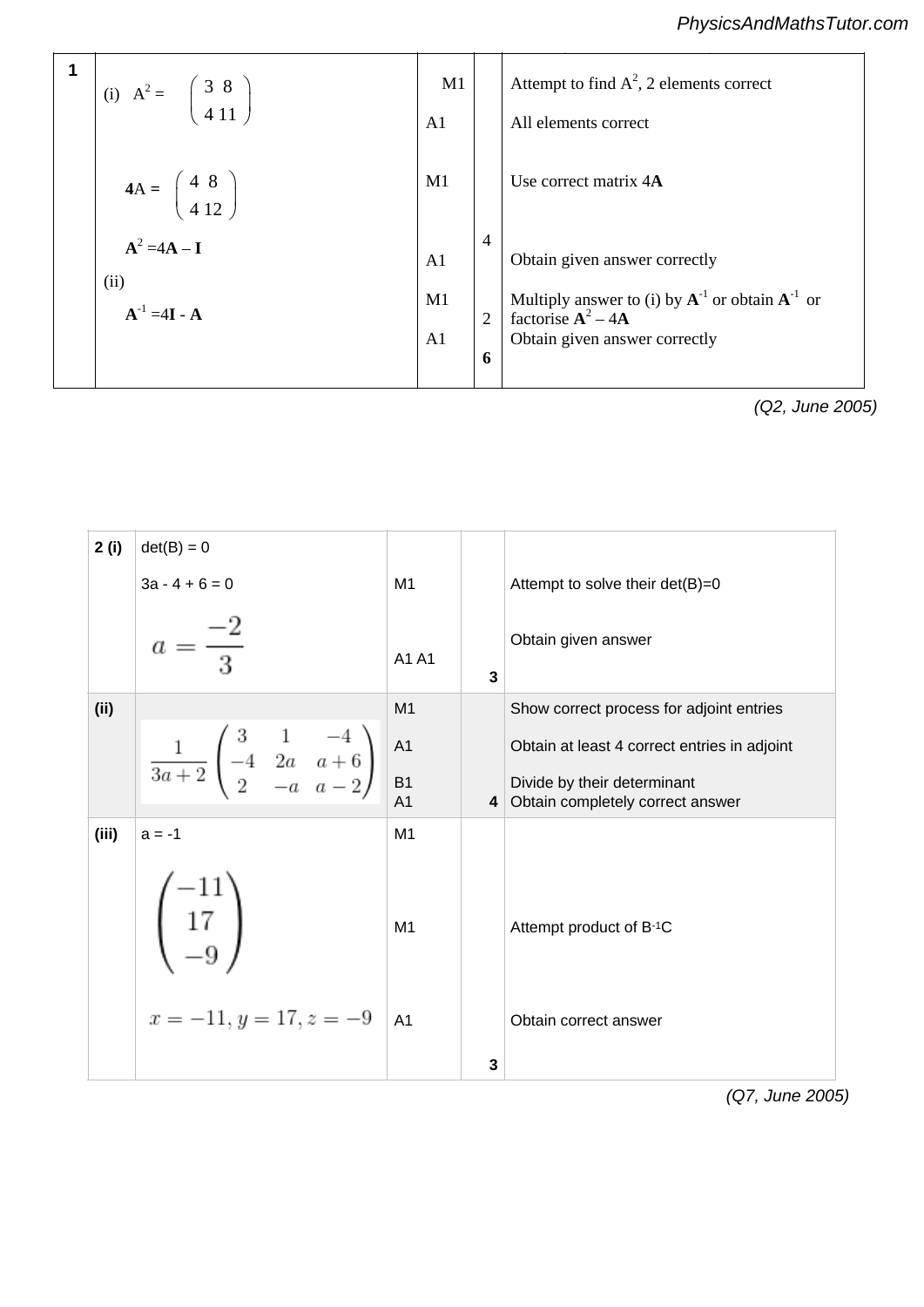| 3 | (i)   | 20<br>0 1                                 | <b>B1B1</b>          | $\overline{2}$ | Each column correct                                |
|---|-------|-------------------------------------------|----------------------|----------------|----------------------------------------------------|
|   | (i)   | Shear, e.g. $(0,1)$ transforms to $(3,1)$ | <b>B1B1</b>          | 2              | One example or sensible explanation                |
|   | (iii) | 23<br>$M =$<br>0 <sub>1</sub>             | M1<br>A <sub>1</sub> | $\overline{2}$ | Attempt to find DC (not CD)<br>Obtain given answer |
|   |       |                                           |                      |                | (Q9, June 2005)                                    |

| $\left(1\right)$<br>$\begin{array}{c c} 1 & 1 \\ 1 & 3 \end{array}$ + 3 $\begin{array}{c} \circ \\ \circ \end{array}$<br>13<br>$2 \times 5 - 1 \times 2 + 3 \times -1$ | M1<br>A1                           | 3 | Show correct expansion process, allow sign slips<br>Obtain correct (unsimplified) expression         |
|------------------------------------------------------------------------------------------------------------------------------------------------------------------------|------------------------------------|---|------------------------------------------------------------------------------------------------------|
| 5<br>(ii)                                                                                                                                                              | A <sub>1</sub><br>B <sub>1ft</sub> |   | Obtain correct answer<br>State that $M$ is non-singular as det $M$ non-zero, ft<br>their determinant |
|                                                                                                                                                                        |                                    | 4 |                                                                                                      |

*(Q3, Jan 2006)*

 $\frac{1}{2}$ 

 $\mathbf{1}_{\{1,2,3\}}$  or  $\mathbf{1}_{\{1,3,4\}}$  or  $\mathbf{1}_{\{1,3,4\}}$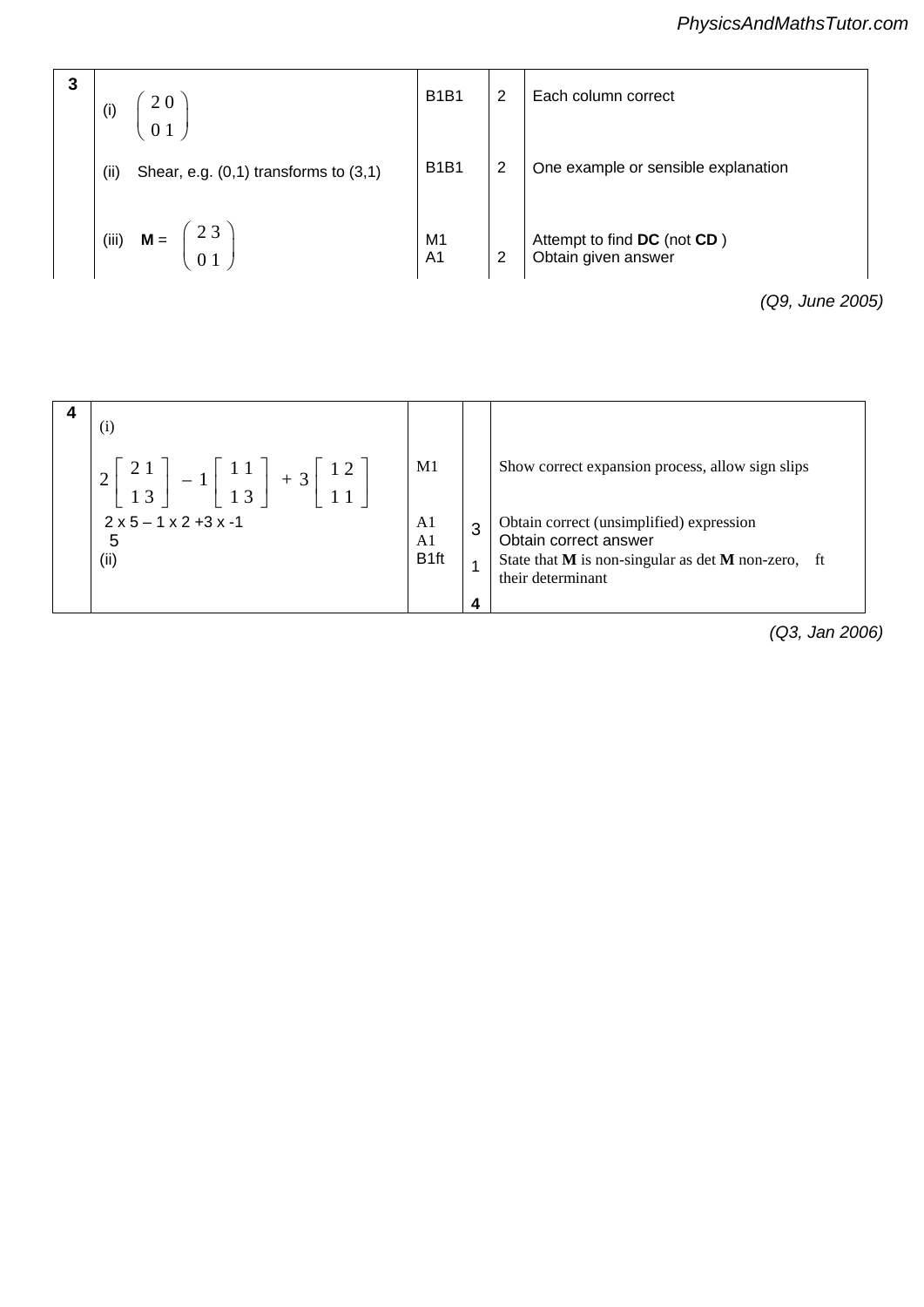| 5 |                                                                                                                                                             |                               |   |                                                                                 |
|---|-------------------------------------------------------------------------------------------------------------------------------------------------------------|-------------------------------|---|---------------------------------------------------------------------------------|
|   | (i) $\frac{1}{2} \begin{pmatrix} 8 & -2 \\ -3 & 1 \end{pmatrix}$                                                                                            | <b>B1</b>                     |   | Transpose leading diagonal and negate other<br>diagonal                         |
|   |                                                                                                                                                             | <b>B1</b>                     | 2 | Divide by determinant                                                           |
|   | (ii) Either                                                                                                                                                 | <b>B1</b>                     |   | State or imply $(AB)^{-1} = B^{-1}A^{-1}$                                       |
|   | $\frac{1}{2}$ $\begin{pmatrix} 14 & 2 \\ -5 & 0 \end{pmatrix}$                                                                                              | M <sub>1</sub> A <sub>1</sub> |   | Use this result and obtain $B^{-1} = C^{-1}A$ , or<br>equivalent matrix algebra |
|   |                                                                                                                                                             | M1                            | 5 | Matrix multn., two elements correct, for any                                    |
|   | Or                                                                                                                                                          | A <sub>1ft</sub>              |   | pair<br>All elements correct ft their (i)                                       |
|   | $\frac{1}{5}$ $\begin{pmatrix} 3 & -1 \\ -1 & 2 \end{pmatrix}$                                                                                              |                               |   |                                                                                 |
|   | $B = A^{-1} C$                                                                                                                                              | <b>B1</b>                     |   | Find $A^{-1}$                                                                   |
|   |                                                                                                                                                             | M <sub>1</sub>                |   |                                                                                 |
|   | <b>B</b> = $\frac{1}{5} \begin{pmatrix} 0 & -2 \\ 5 & 14 \end{pmatrix}$<br>$\frac{1}{2} \left( \begin{array}{c} 14 & 2 \\ -5 & 0 \end{array} \right)$<br>Or |                               |   | Premultiply by $A^{-1}$ stated or implied                                       |
|   |                                                                                                                                                             | M1<br>A <sub>1ft</sub>        |   | Matrix multn. Two elements correct<br>All elements correct                      |
|   |                                                                                                                                                             |                               |   |                                                                                 |
|   |                                                                                                                                                             | A <sub>1</sub>                |   | Correct $B^{-1}$                                                                |
|   | <b>AB</b> = $\begin{pmatrix} 2a + c & 2b + d \\ a + 3c & b + 3d \end{pmatrix}$                                                                              | <b>B1</b>                     |   |                                                                                 |
|   |                                                                                                                                                             | M1                            |   | Find AB                                                                         |
|   | $a=0, c=1, b=-0.4, d=2.8$                                                                                                                                   |                               |   | Solve one pair of simultaneous equations                                        |
|   | $\frac{1}{2}$ $\begin{pmatrix} 14 & 2 \\ -5 & 0 \end{pmatrix}$                                                                                              | A1A1                          |   | Each pair of answers                                                            |
|   |                                                                                                                                                             | A <sub>1</sub>                |   |                                                                                 |
|   |                                                                                                                                                             |                               | 7 | Correct $B^{-1}$                                                                |

*(Q6, Jan 2006)*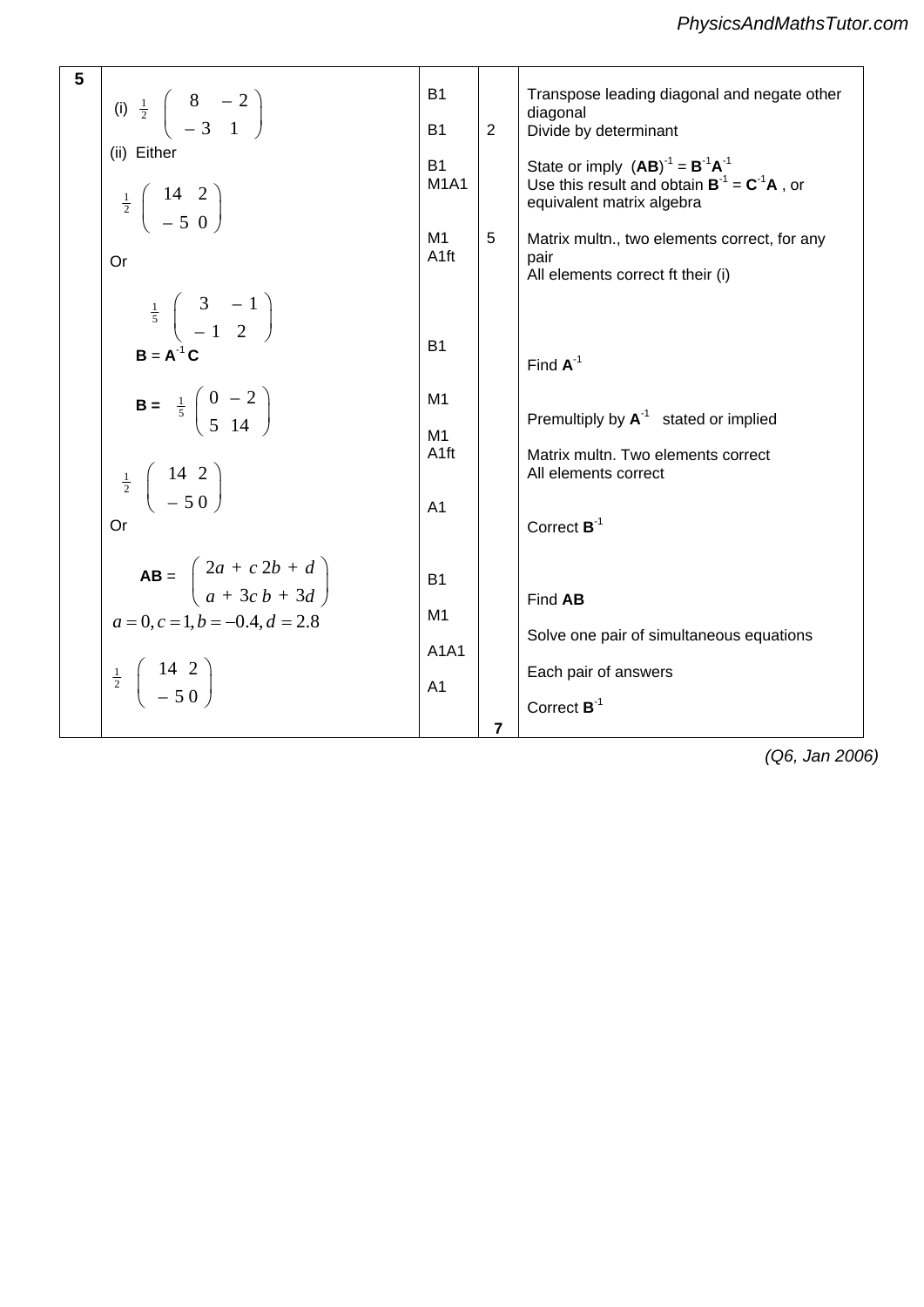| 6 | (i)                                                                                                                                                           | <b>B1</b>                 |   | For correct vertex (2, -2)                        |
|---|---------------------------------------------------------------------------------------------------------------------------------------------------------------|---------------------------|---|---------------------------------------------------|
|   | $\begin{pmatrix} 0 \\ 0 \end{pmatrix}$ $\begin{pmatrix} 2 \\ 0 \end{pmatrix}$ $\begin{pmatrix} 2 \\ -2 \end{pmatrix}$ $\begin{pmatrix} 0 \\ -2 \end{pmatrix}$ | <b>B1</b><br><b>B1</b>    | 3 | For all vertices correct<br>For correct diagram   |
|   | (ii) Either $\begin{pmatrix} 1 & 0 \\ 0 & -1 \end{pmatrix}$                                                                                                   | <b>B1,B1</b><br><b>B1</b> |   | Reflection, in x-axis<br>Correct matrix           |
|   | $\left(\begin{array}{cc} 2 & 0 \\ 0 & 2 \end{array}\right)$                                                                                                   | <b>B1,B1</b><br><b>B1</b> | 6 | Enlargement, centre O s.f.2<br>Correct matrix     |
|   | Or $\begin{pmatrix} -1 & 0 \\ 0 & 1 \end{pmatrix}$                                                                                                            | <b>B1,B1</b><br><b>B1</b> |   | Reflection, in the y-axis<br>Correct matrix       |
|   | $\left(\begin{array}{cc} -2 & 0 \\ 0 & -2 \end{array}\right)$                                                                                                 | <b>B1,B1</b><br><b>B1</b> |   | Enlargement, centre O s.f. -2<br>Correct matrix   |
|   | Or $\begin{pmatrix} 2 & 0 \\ 0 & 1 \end{pmatrix}$                                                                                                             | <b>B1,B1</b><br><b>B1</b> |   | Stretch, in x-direction s.f. 2<br>Correct matrix  |
|   | $\left(\begin{array}{cc} 1 & 0 \\ 0 & -2 \end{array}\right)$                                                                                                  | <b>B1,B1</b><br><b>B1</b> |   | Stretch, in y-direction s.f. -2<br>Correct matrix |
|   |                                                                                                                                                               |                           | 9 |                                                   |

*PMT*

*(Q8, Jan 2006)*

| 7 |                                                     | B1 |                              | Two elements correct      |
|---|-----------------------------------------------------|----|------------------------------|---------------------------|
|   | i) $\begin{pmatrix} 7 & 4 \\ 0 & -1 \end{pmatrix}$  | B1 | 2                            | All four elements correct |
|   | (ii) $\begin{pmatrix} 3 & 0 \\ 0 & 3 \end{pmatrix}$ | B1 |                              | $A - B$ correctly found   |
|   | $k = 3$                                             | B1 | 2<br>$\overline{\mathbf{4}}$ | Find $k$                  |
|   |                                                     |    |                              |                           |

*(Q1, June 2006)*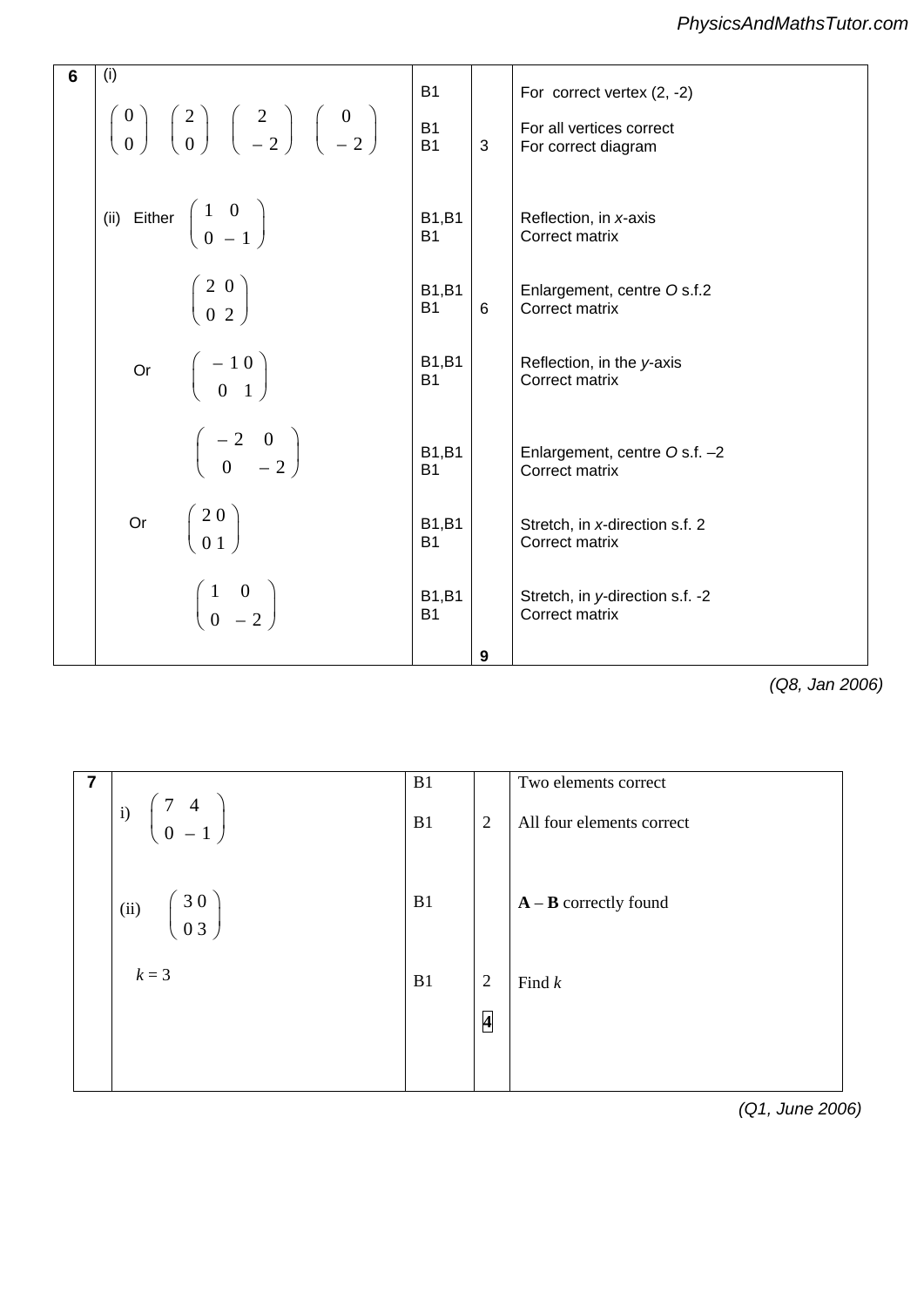

3 **4725 Mark Scheme June 2006** 

*PMT*

*PMT*

*(Q2, June 2006)*  $\mathcal{A}$  at matrix multiplication  $\mathcal{A}$ 

|                                      | M1       |                           | Attempt at matrix multiplication |
|--------------------------------------|----------|---------------------------|----------------------------------|
| 80<br>40<br>$A^2$<br>$=$<br>A<br>$=$ | A1<br>A1 | $\mathbf{c}$<br><u>لى</u> | Correct $A^2$<br>Correct $A^3$   |

*<sup>(</sup>*Q7, June 2006)

| 10 | (i)                                                                                                                                                   | M1             |    | Correct expansion process shown                                            |
|----|-------------------------------------------------------------------------------------------------------------------------------------------------------|----------------|----|----------------------------------------------------------------------------|
|    | $a\begin{bmatrix} a & 0 \\ 2 & 1 \end{bmatrix}$ - 4 $\begin{bmatrix} 1 & 0 \\ 1 & 1 \end{bmatrix}$ + 2 $\begin{bmatrix} 1 & a \\ 1 & 2 \end{bmatrix}$ | A1             |    | Obtain correct unsimplified expression                                     |
|    | $a^2-2a$                                                                                                                                              | A <sub>1</sub> | 3  | Obtain correct answer                                                      |
|    | (ii)                                                                                                                                                  | M1             |    | Solve their det $M = 0$                                                    |
|    | $a=0$ or $a=2$                                                                                                                                        | A1A1ft         | 3  | Obtain correct answers                                                     |
|    | $(iii)$ (a)                                                                                                                                           | <b>B1 B1</b>   |    | Solution, as inverse matrix exists or M non-<br>singular or det $M \neq 0$ |
|    | (b)                                                                                                                                                   | <b>B1 B1</b>   | 4  | Solutions, eqn. 1 is multiple of eqn 3                                     |
|    |                                                                                                                                                       |                | 10 |                                                                            |

*(Q8, June 2006)*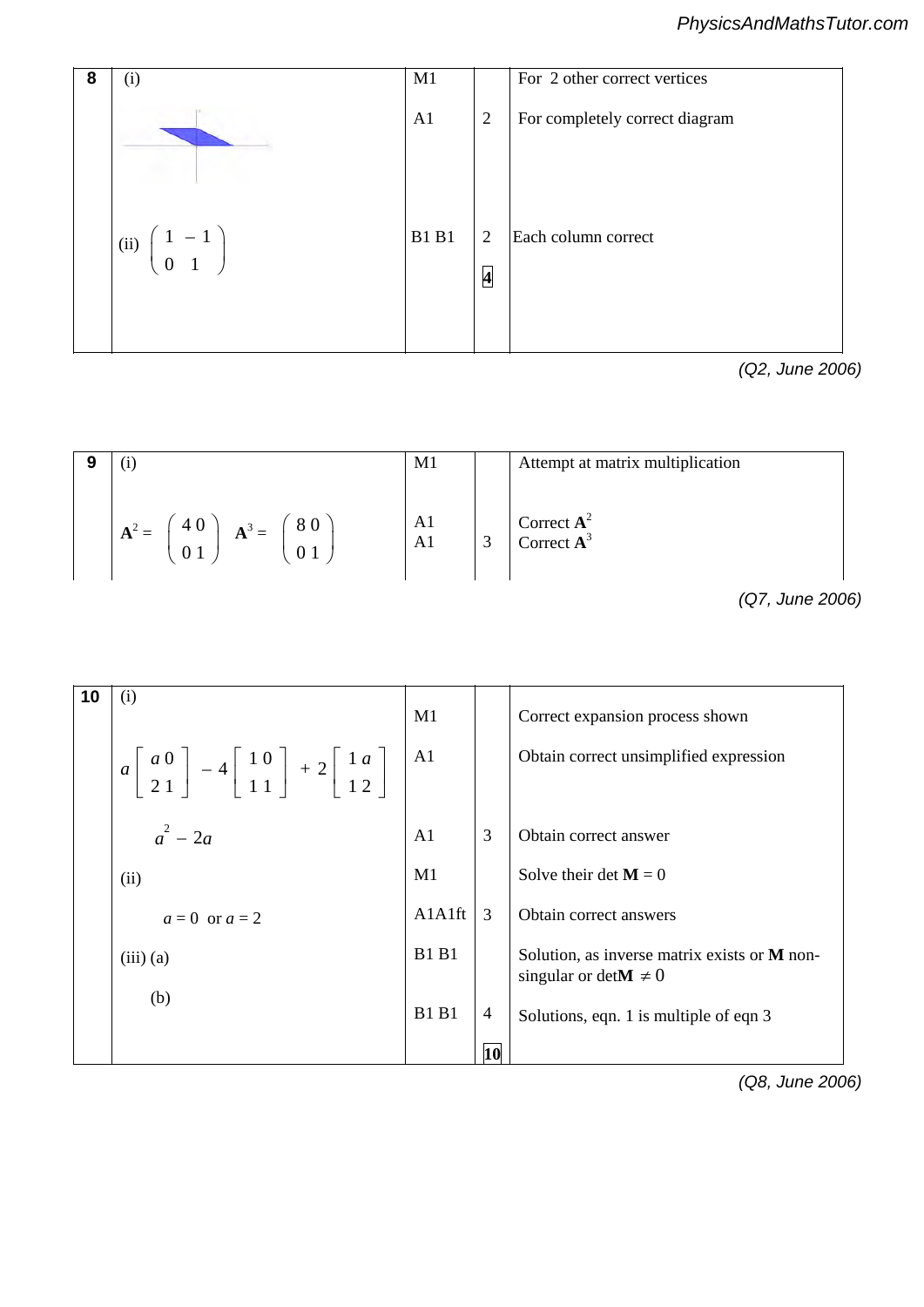|    |                           |                |                | PhysicsAndMathsTutor.com           |
|----|---------------------------|----------------|----------------|------------------------------------|
| 11 | (i) $a = -3$              | B1             | 1              | State correct value                |
|    | (ii) $2a-3=7$ or $3a-6=9$ | M1             |                | Sensible attempt at multiplication |
|    | $a=5$                     | A <sub>1</sub> | $\overline{2}$ | Obtain correct answer              |
|    |                           |                | 3              |                                    |
|    |                           |                |                | (Q1, Jan 2007)                     |
|    |                           |                |                |                                    |
|    |                           |                |                |                                    |
| 12 |                           | M1             |                | For at least two correct images    |

| 12 | (i) $\begin{pmatrix} 0 \\ 0 \end{pmatrix}$ $\begin{pmatrix} 0 \\ -1 \end{pmatrix}$ $\begin{pmatrix} 3 \\ 0 \end{pmatrix}$ $\begin{pmatrix} 3 \\ -1 \end{pmatrix}$ | M1<br>$\overline{A1}$ | $\overline{2}$                     | For at least two correct images<br>For correct diagram, co-ords.clearly<br>written down |
|----|-------------------------------------------------------------------------------------------------------------------------------------------------------------------|-----------------------|------------------------------------|-----------------------------------------------------------------------------------------|
|    | (ii) $90^{\circ}$ clockwise, centre origin                                                                                                                        | <b>B1 B1</b>          |                                    | Or equivalent correct description                                                       |
|    | $\left(\begin{array}{c} 0 & 1 \\ -1 & 0 \end{array}\right)$                                                                                                       | B <sub>1</sub>        | 3                                  | Correct matrix, not in trig form                                                        |
|    | (iii) Stretch parallel to $x$ -axis, s.f. 3                                                                                                                       | <b>B1 B1</b>          |                                    | Or equivalent correct description,<br>but must be a stretch for $2^{nd}$ B1             |
|    | $\left(\begin{array}{c} 30 \\ 01 \end{array}\right)$                                                                                                              | <b>B1 B1</b>          | $\overline{4}$<br>$\boldsymbol{Q}$ | Each correct column                                                                     |

 $+$ <sup>1</sup> +− *nnnn* +

Obtain factor of )1( <sup>4</sup> <sup>1</sup> *nn* + *(Q9, Jan 2007)*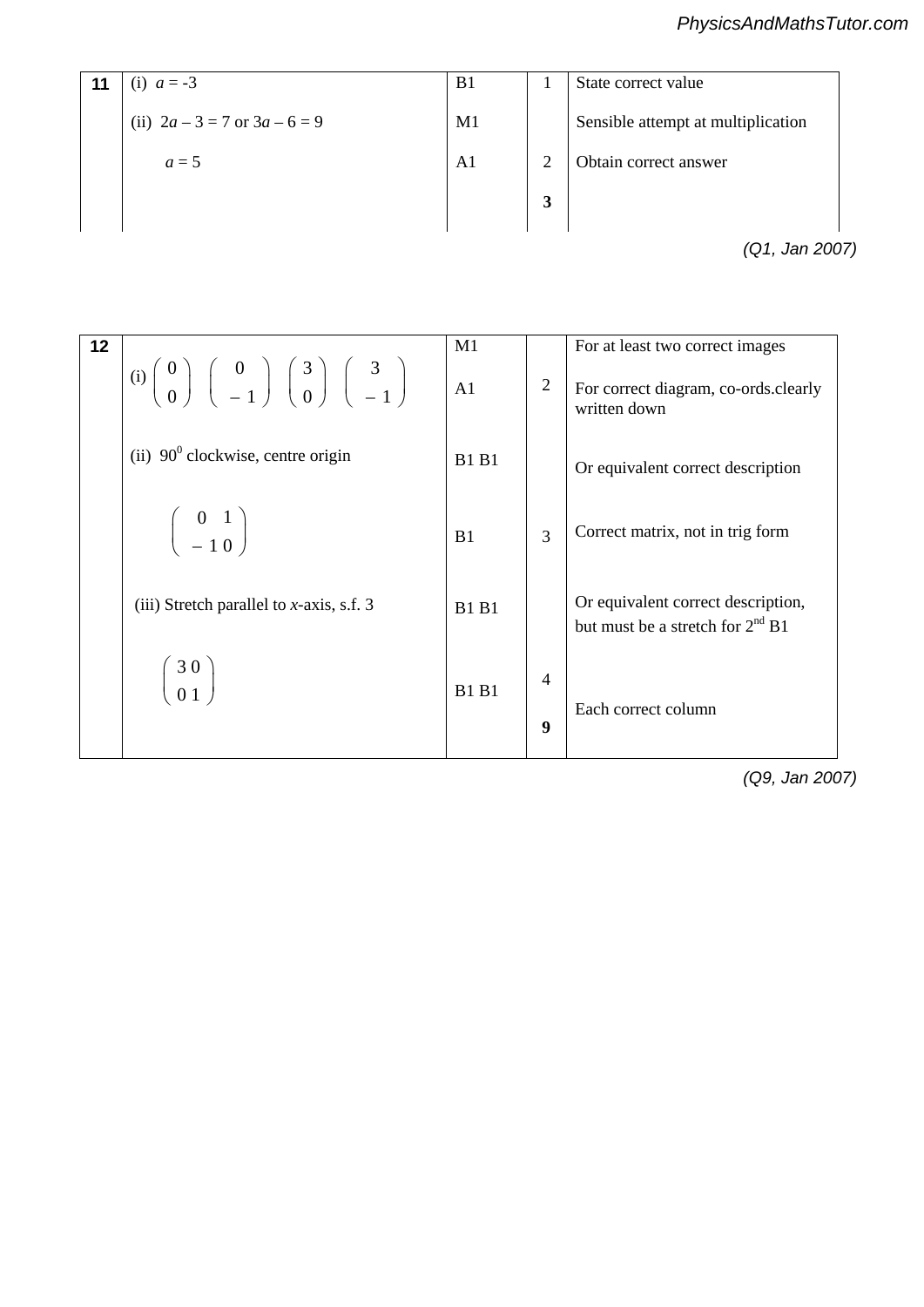| 13 | (i)                                                                                                          | M1                 |                | Show correct expansion process for                                                                                                 |
|----|--------------------------------------------------------------------------------------------------------------|--------------------|----------------|------------------------------------------------------------------------------------------------------------------------------------|
|    |                                                                                                              | M1                 |                | $3 \times 3$                                                                                                                       |
|    | $\Delta = \det \mathbf{D} = 3a - 6$                                                                          | A <sub>1</sub>     |                | Correct evaluation of any 2 x 2 det                                                                                                |
|    |                                                                                                              | M1                 |                | Obtain correct answer                                                                                                              |
|    |                                                                                                              | A <sub>1</sub>     |                | Show correct process for adjoint                                                                                                   |
|    |                                                                                                              | B1                 |                | entries                                                                                                                            |
|    | $\mathbf{D}^{-1} = \frac{1}{\Delta} \begin{pmatrix} 3 & -2 & 4 \\ -3 & a & -2a \\ -3 & a & -6 \end{pmatrix}$ | A1                 | $\overline{7}$ | Obtain at least 4 correct entries in                                                                                               |
|    |                                                                                                              |                    |                | adjoint                                                                                                                            |
|    | (ii) $\frac{1}{\Delta} \begin{pmatrix} 5 \\ 2a-9 \\ 5a-15 \end{pmatrix}$                                     | M1                 |                | Divide by their determinant                                                                                                        |
|    |                                                                                                              | A1A1A1<br>ft all 3 | $\overline{4}$ | Obtain completely correct answer                                                                                                   |
|    |                                                                                                              |                    | 11             |                                                                                                                                    |
|    |                                                                                                              |                    |                | Attempt product of form $D^{-1}C$ , or<br>eliminate to get 2 equations and<br>solve<br>Obtain correct answers, ft their<br>inverse |
|    |                                                                                                              |                    |                |                                                                                                                                    |

*(Q10, Jan 2007)*

| 14 | (i) $\frac{1}{2} \begin{pmatrix} 5 & -1 \\ -3 & 1 \end{pmatrix}$                   | B <sub>1</sub><br>B <sub>1</sub>   | $\overline{2}$ | Transpose leading diagonal and negate other<br>diagonal or solve sim. eqns. to get $1st$ column<br>Divide by the determinant or solve $2nd$ pair to<br>get $2^{nd}$ column    |
|----|------------------------------------------------------------------------------------|------------------------------------|----------------|-------------------------------------------------------------------------------------------------------------------------------------------------------------------------------|
|    | (ii)<br>$\frac{1}{2} \left( \begin{array}{c} 2 & 0 \\ 23 & -5 \end{array} \right)$ | M1<br>$M1$ (indep)<br>A1ft<br>A1ft | 4<br>6         | Attempt to use $B^{-1}A^{-1}$ or find B<br>Attempt at matrix multiplication<br>One element correct, a.e.f,<br>All elements correct, a.e.f.<br>NB ft consistent with their (i) |

*(Q4, June 2007)*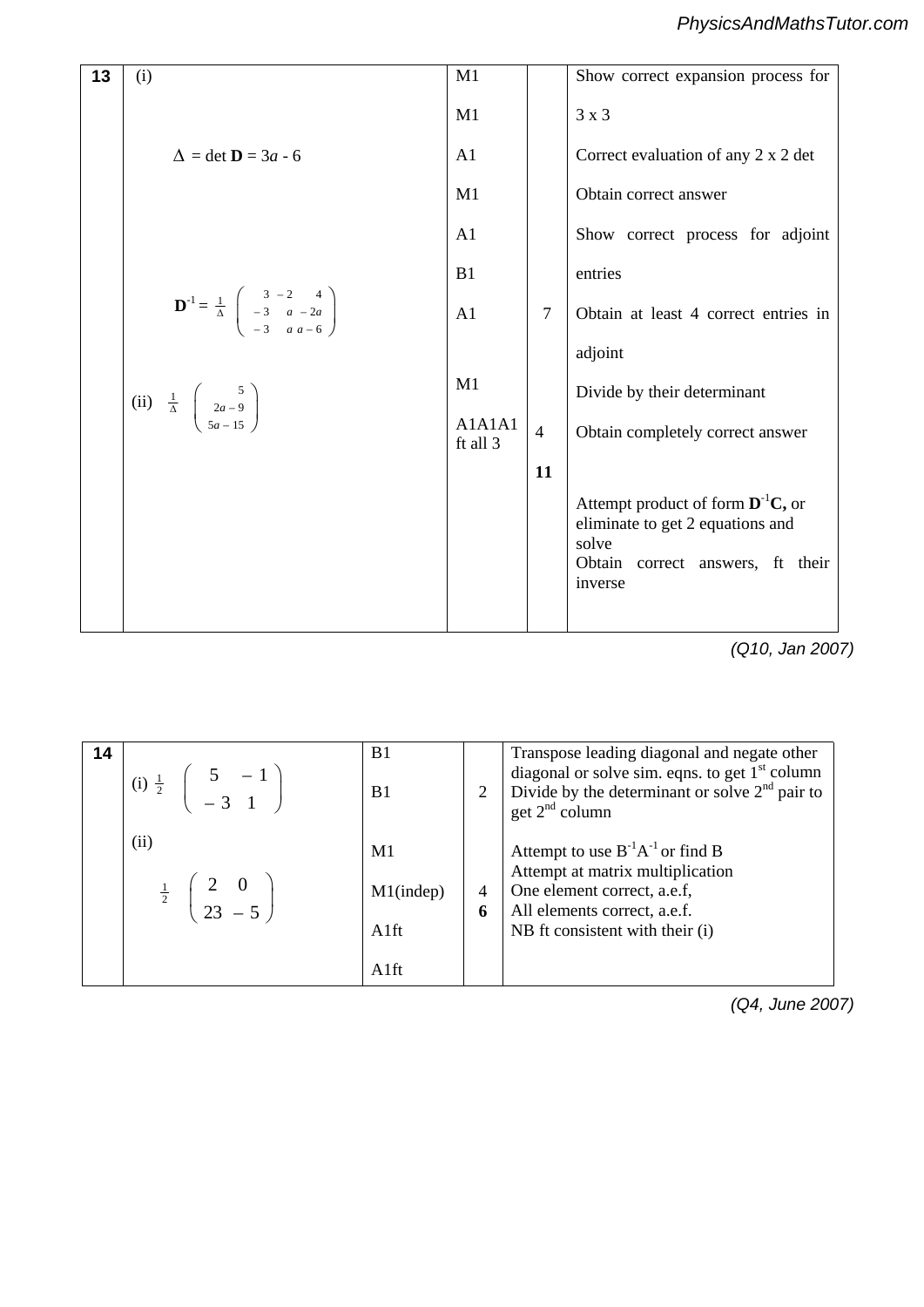## *PhysicsAndMathsTutor.com*

| 15 | (i)                                    | M1<br>M1       |                | Show correct expansion process<br>Show evaluation of a $2 \times 2$ |
|----|----------------------------------------|----------------|----------------|---------------------------------------------------------------------|
|    | $a(a - 12) + 32$                       | A1             | 3              | determinant                                                         |
|    | (ii)<br>$det M = 12$                   | M1             | $\overline{2}$ | Obtain correct answer a.e.f.                                        |
|    | non-singular<br><b>EITHER</b><br>(iii) | A1ft<br>B1     |                | Substitute $a = 2$ in their determinant                             |
|    |                                        | M1             |                | Obtain correct answer and state a                                   |
|    | <i>OR</i>                              | A1             | 3              | consistent conclusion                                               |
|    |                                        | M1<br>A1       |                | $\det M = 0$ so non-unique solutions                                |
|    |                                        | A <sub>1</sub> |                | Attempt to solve and obtain 2<br>inconsistent equations             |
|    |                                        |                |                | Deduce that there are no solutions                                  |
|    |                                        |                |                | Substitute $a = 4$ and attempt to solve                             |
|    |                                        |                |                | Obtain 2 correct inconsistent<br>equations                          |
|    |                                        |                | 8              | Deduce no solutions                                                 |

 $\overline{O7}$   $\overline{R}$ N.B. treat 2 diagrams asa MR *(Q7, June 2007)*

| 16 | $\begin{pmatrix} \sqrt{2} & 0 \\ 0 & \sqrt{2} \end{pmatrix}$<br>(i)                                                                                                  | B1             | 1              | Correct matrix                                               |
|----|----------------------------------------------------------------------------------------------------------------------------------------------------------------------|----------------|----------------|--------------------------------------------------------------|
|    | (ii) Rotation (centre O), $45^{\circ}$ , clockwise<br>(iii)                                                                                                          | B1B1B1         | $\overline{3}$ | Sensible alternatives OK, must be a<br>single transformation |
|    |                                                                                                                                                                      | B1             | $\mathbf{1}$   | Matrix multiplication or combination<br>of transformations   |
|    | (iv) $\begin{pmatrix} 0 \\ 0 \end{pmatrix}$ $\begin{pmatrix} 1 \\ 1 \end{pmatrix}$ $\begin{pmatrix} 1 \\ -1 \end{pmatrix}$ $\begin{pmatrix} 2 \\ 0 \end{pmatrix}$ M1 | A <sub>1</sub> | $\overline{2}$ | For at least two correct images<br>For correct diagram       |
|    | (v) det $C = 2$                                                                                                                                                      | B1             |                | State correct value                                          |
|    | area of square has been doubled                                                                                                                                      | B1             | $\overline{2}$ | State correct relation a.e.f.                                |
|    |                                                                                                                                                                      |                | 9              |                                                              |

Attempt to equate real and imaginary *(Q9, June 2007)*

*x*

*PMT*

*PMT*

| $(1 - 1)$<br>(ii) | M1<br>A1<br><b>B1 B1</b> | 4 | For 2 other correct vertices seen, correct<br>direction of shear seen<br>For completely correct diagram, must include<br>scales<br>Each column correct |
|-------------------|--------------------------|---|--------------------------------------------------------------------------------------------------------------------------------------------------------|
|                   |                          |   | $\ln n$ 200<br>$\sqrt{21}$                                                                                                                             |

*(Q1, Jan 2008)*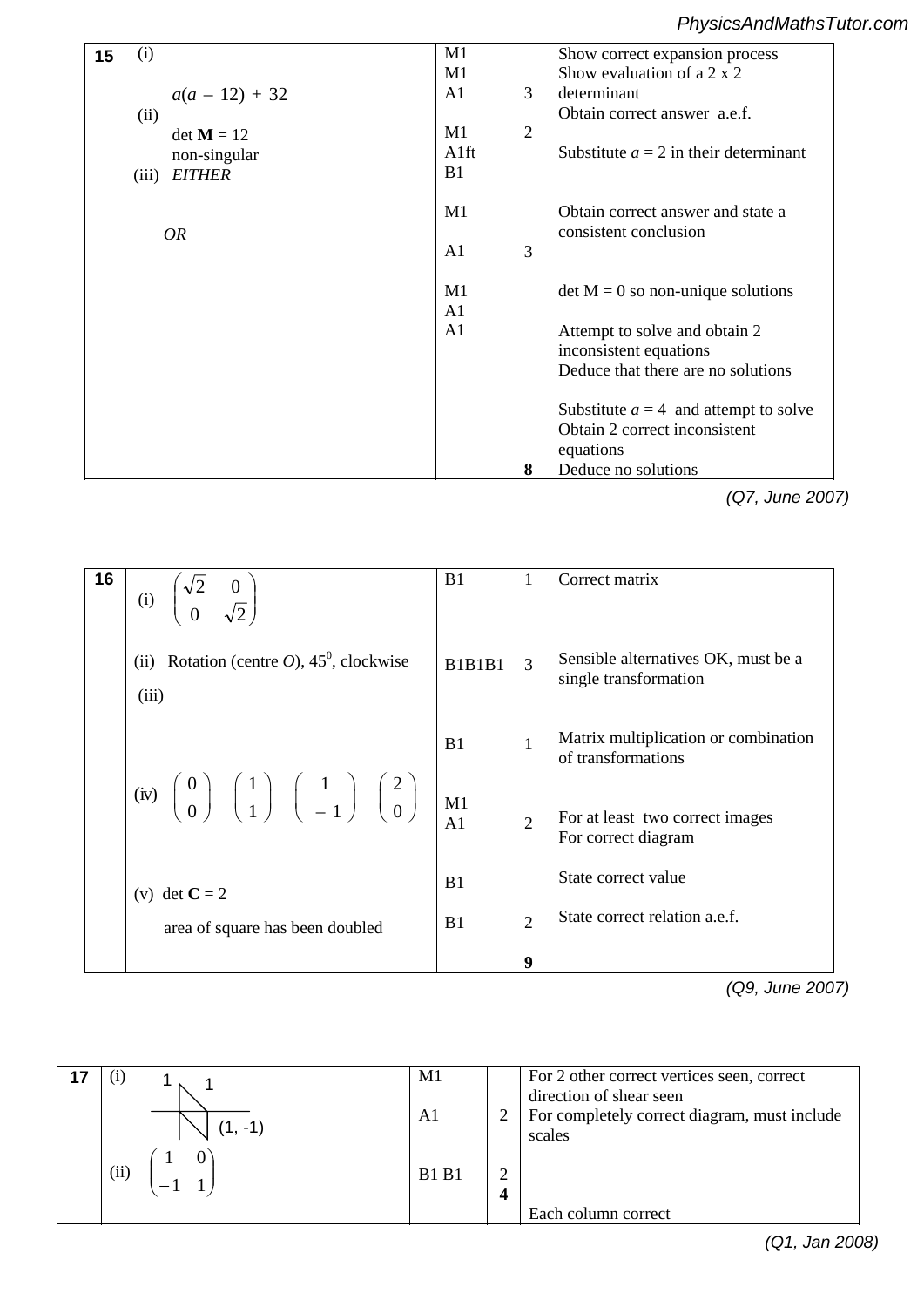| PMT | 18 | $-13$<br>(i)<br>$-10$                                                                            | B1<br>B1             | $\overline{2}$      | 4B seen or implied or 2 elements correct<br>Obtain correct answer |
|-----|----|--------------------------------------------------------------------------------------------------|----------------------|---------------------|-------------------------------------------------------------------|
|     |    | $\mathbf{8}^{\circ}$<br>16<br>$-4$<br>$0 \quad 0$<br>$\boldsymbol{0}$<br>(ii)<br>$-3$<br>12<br>6 | M1<br>A1A1A1         | $\overline{4}$      | Obtain a 3 x 3 matrix<br>Each row (or column) correct             |
|     |    | (8)<br>(iii)                                                                                     | M1<br>A <sub>1</sub> | $\overline{2}$<br>8 | Obtain a single value<br>Obtain correct answer, must have matrix  |

*(Q5, Jan 2008)* State or obtain algebraically that *y* = 2

| 19  | $\left(1\right)$ |                                             | M1                     |                | Use det $A = 0$                                                                                |
|-----|------------------|---------------------------------------------|------------------------|----------------|------------------------------------------------------------------------------------------------|
|     |                  | $a = -6$                                    | A <sub>1</sub>         | $\overline{2}$ | Obtain correct answer                                                                          |
|     | (ii)             |                                             | B1<br>B <sub>1ft</sub> |                | Both diagonals correct<br>Divide by det A                                                      |
| PMT |                  | $x = \frac{4}{a+6}$ , $y = \frac{2-a}{a+6}$ | M1                     |                | Premultiply column by $A^{-1}$ , no other method<br>Obtain correct answers from their $A^{-1}$ |
|     |                  |                                             | A <sub>1ft</sub>       |                |                                                                                                |
|     |                  |                                             | A1ft                   | 5              |                                                                                                |
|     |                  |                                             |                        | Η,             |                                                                                                |

*(Q7, Jan 2008)*

|      | <b>20 (i)</b> $\begin{pmatrix} 1 & 1 \\ 5 & -1 \end{pmatrix}$                           | <b>B1</b>                   | Two elements correct                                       |
|------|-----------------------------------------------------------------------------------------|-----------------------------|------------------------------------------------------------|
|      |                                                                                         | <b>B1</b><br>$\overline{2}$ | All four elements correct                                  |
| (ii) | <i>EITHER</i>                                                                           | <b>B1</b>                   | Both diagonals correct                                     |
|      | $\frac{1}{3}\begin{pmatrix} 2 & -1 \\ -5 & 4 \end{pmatrix}$ $\alpha \beta \alpha \beta$ | <b>B1</b>                   | Divide by determinant                                      |
|      | <b>OR</b>                                                                               | $\overline{2}$              |                                                            |
|      |                                                                                         | <b>B1</b><br>B1             | Solve sim. eqns. $1st$ column correct $2nd$ column correct |

 $\mathbf{U}$  is new sum and product correctly in the product correctly in the product correctly in the product correctly in the product correctly in the product correctly in the product correctly in the product correctly in t  $Q_{1}$ , surient  $Q_{2}$ , surient  $\alpha$ *(Q1, June 2008)*

Ξ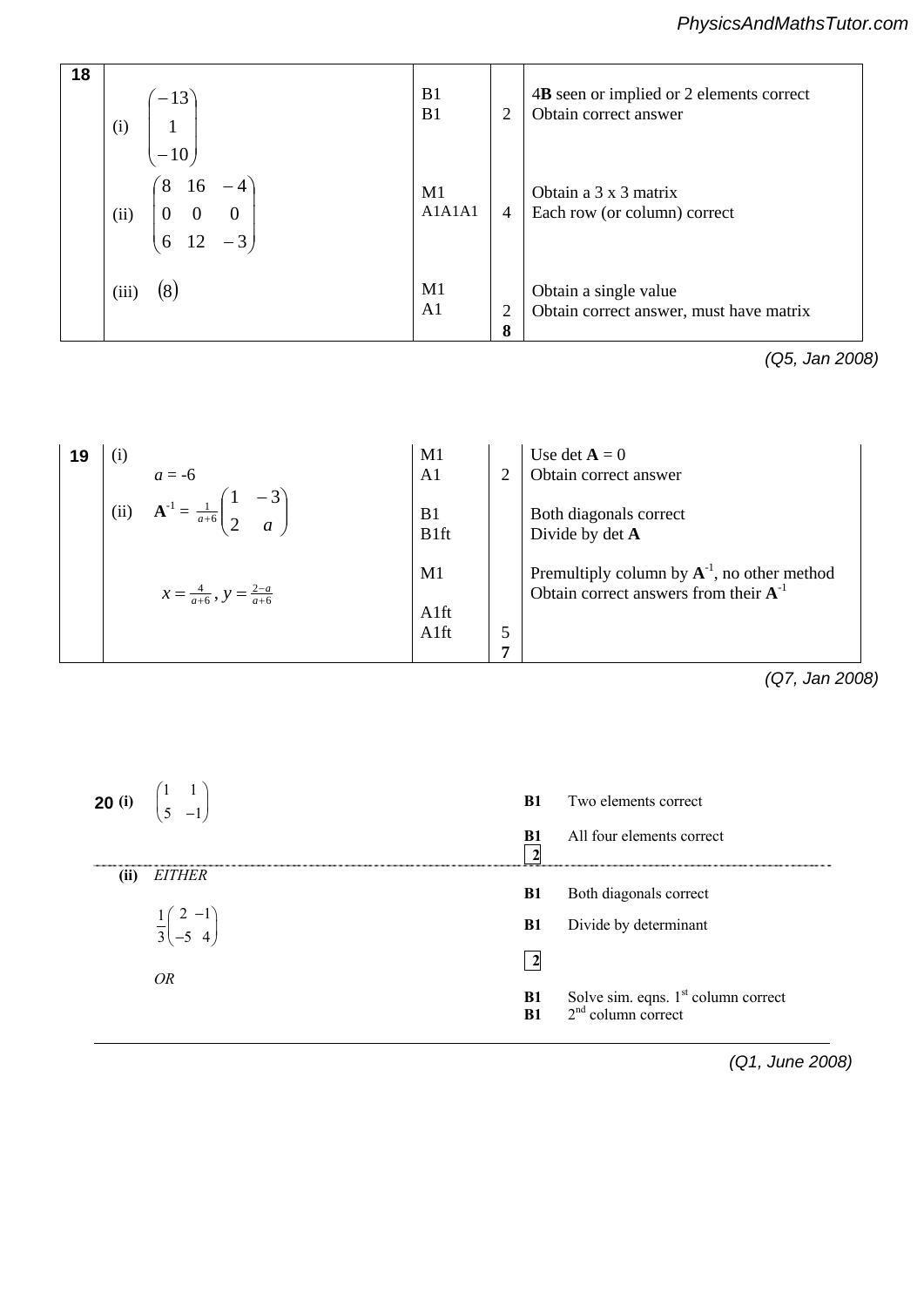| 21(i)                                                                                              |    | B1<br>$\overline{1}$    | Enlargement (centre $O$ ) scale factor 6                                          |
|----------------------------------------------------------------------------------------------------|----|-------------------------|-----------------------------------------------------------------------------------|
| (ii)                                                                                               |    | B1                      | Reflection                                                                        |
|                                                                                                    |    | <b>B1</b>               | Mirror line is $y = x$                                                            |
|                                                                                                    |    | $\overline{\mathbf{2}}$ |                                                                                   |
| (iii)                                                                                              |    | B1                      | Stretch in y direction                                                            |
|                                                                                                    |    | B1                      | Scale factor 6, must be a stretch                                                 |
|                                                                                                    |    | $\overline{\mathbf{c}}$ |                                                                                   |
| (iv)                                                                                               |    | B1                      | Rotation                                                                          |
|                                                                                                    |    | B1                      | 36.9° clockwise or equivalent                                                     |
|                                                                                                    |    | $\overline{2}$          |                                                                                   |
|                                                                                                    |    |                         | (Q7, June 2008)                                                                   |
| 22(i)                                                                                              |    | $M1$                    | Find value of det AB                                                              |
|                                                                                                    |    | ${\bf A1}$              | Correct value 2 seen                                                              |
|                                                                                                    |    | $\overline{\mathbf{c}}$ |                                                                                   |
| (ii)                                                                                               |    | M1                      | Show correct process for adjoint entries                                          |
|                                                                                                    |    | $\mathbf{A1}$           | Obtain at least 4 correct entries in adjoint                                      |
|                                                                                                    |    | B1                      | Divide by their determinant                                                       |
|                                                                                                    |    |                         |                                                                                   |
|                                                                                                    |    | ${\bf A1}$              | Obtain completely correct answer                                                  |
| $(AB)^{-1} = \frac{1}{2} \begin{pmatrix} 0 & 3 & -1 \\ 0 & -1 & 1 \\ 2 & 6-3a & a-6 \end{pmatrix}$ |    |                         |                                                                                   |
|                                                                                                    |    | $\overline{\mathbf{4}}$ |                                                                                   |
| (iii) EITHER                                                                                       |    | M1                      |                                                                                   |
|                                                                                                    |    | A1                      | State or imply $(AB)^{-1} = B^{-1}A^{-1}$<br>Obtain $B^{-1} = (AB)^{-1} \times A$ |
|                                                                                                    |    | $M1$                    | Correct multiplication process seen                                               |
|                                                                                                    |    | A1                      | Obtain three correct elements                                                     |
|                                                                                                    |    |                         |                                                                                   |
| $\mathbf{B}^{-1} = \begin{pmatrix} 1 & 0 & 0 \\ 1 & 1 & 2 \\ -6 & 2 & -2 \end{pmatrix}$            |    | ${\bf A1}$              | All elements correct                                                              |
|                                                                                                    |    |                         |                                                                                   |
|                                                                                                    |    |                         |                                                                                   |
|                                                                                                    |    |                         |                                                                                   |
|                                                                                                    |    | $\overline{\mathbf{5}}$ |                                                                                   |
| <b>OR</b>                                                                                          |    | M1<br>A1                | Attempt to find elements of <b>B</b><br>All correct                               |
|                                                                                                    |    | $M1$                    | Correct process for $B^{-1}$                                                      |
|                                                                                                    |    | A1                      | 3 elements correct                                                                |
|                                                                                                    |    | A1                      | All elements correct                                                              |
|                                                                                                    |    |                         | (Q10, June 2008)                                                                  |
|                                                                                                    |    |                         |                                                                                   |
|                                                                                                    |    |                         |                                                                                   |
| 23<br>5<br>$\overline{0}$                                                                          | B1 |                         | Both diagonals correct                                                            |
| (i) $\frac{1}{10}$<br>$\left( \frac{1}{2} \right)$                                                 | B1 | $\overline{2}$          | Divide by correct determinant                                                     |
|                                                                                                    |    |                         |                                                                                   |
| $-2$ <sup><math>\backsim</math></sup><br>$\mathfrak{Z}$                                            | B1 |                         | Two elements correct                                                              |
| (ii)<br>2a                                                                                         | B1 | $\overline{2}$          | Remaining elements correct                                                        |
|                                                                                                    |    | 4                       |                                                                                   |

*(Q2, Jan 2009)*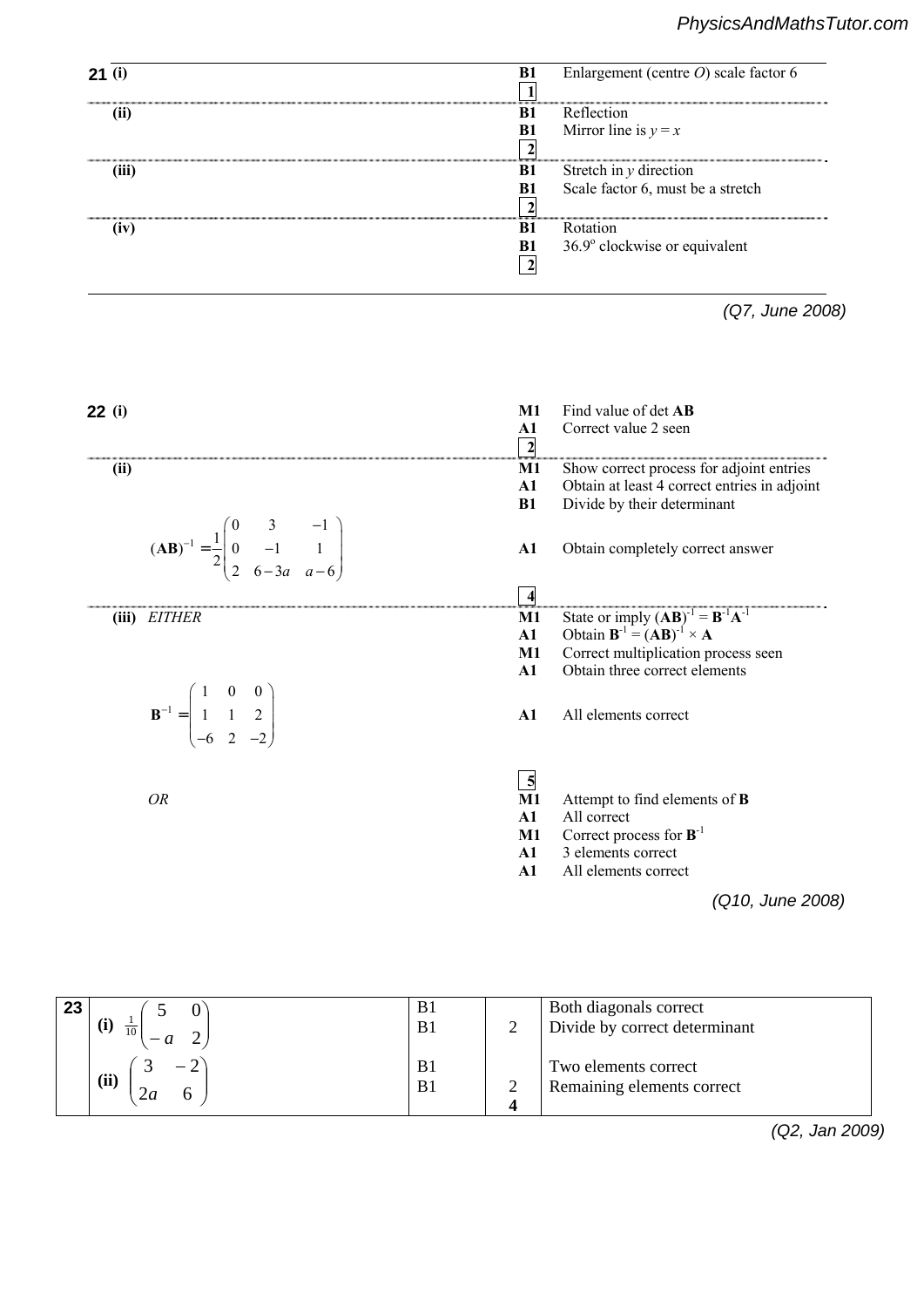|                  |    | <u>FillySicSAHulvialis Futul.co</u> |
|------------------|----|-------------------------------------|
| 24               | B1 | State or use correct result         |
|                  | M1 | Combine matrix and its inverse      |
|                  | A1 | Obtain <b>I</b> or $I^2$ but not 1  |
|                  | A1 | Obtain zero <b>matrix</b> but not 0 |
| $\boldsymbol{0}$ |    | S.C. If 0/4, B1 for $AA^{-1} = I$   |
|                  |    | In 2000<br>$\sqrt{\triangle}$       |

 $(Q4, Jan 20)$  $\frac{1}{\mathsf{X}}$ *(Q4, Jan 2009)*

| 25 | Either   | M1   |   | Consider determinant of coefficients of LHS         |
|----|----------|------|---|-----------------------------------------------------|
|    |          | M1   |   | Sensible attempt at evaluating any $3 \times 3$ det |
|    | $4k - 4$ | A1   |   | Obtain correct answer a.e.f. unsimplified           |
|    |          | M1   |   | Equate det to 0                                     |
|    | $k=1$    | Alft | 5 | Obtain $k = 1$ , ft provided all M's awarded        |
|    | Or       | M1   |   | Eliminate either $x$ or $y$<br>$\times$             |
|    |          | A1   |   | Obtain correct equation                             |
|    |          | M1   |   | Eliminate $2nd$ variable                            |
|    |          | A1   |   | Obtain correct linear equation                      |
|    |          | A1   |   | Deduce that $k = 1$                                 |
|    |          |      | 5 |                                                     |

*(Q5, Jan 2009)*

| 26 | Either<br>0r                        | B1 DB1<br>B1 DB1 | 2      | Reflection, in $x$ -axis<br>Stretch parallel to y-axis, s.f. $-1$                                                                       |
|----|-------------------------------------|------------------|--------|-----------------------------------------------------------------------------------------------------------------------------------------|
|    | (ii)                                | B1 DB1           | 2      | Reflection, in $y = -x$                                                                                                                 |
|    | $\theta$<br>(iii)<br>$\overline{0}$ | <b>B1 B1</b>     | 2      | Each column correct                                                                                                                     |
|    | (iv)                                | B1B1B1           | 3<br>9 | Rotation, $90^\circ$ , clockwise about O<br>S.C. If (iii) incorrect, B1 for identifying<br>their transformation, B1 all details correct |

*(Q6, Jan 2009)*

| 27 | $3a + 5b = 1$ , $a + 2b = 1$ | M1      | Obtain a pair of simultaneous |
|----|------------------------------|---------|-------------------------------|
|    |                              | M1      | equations                     |
|    | $a = -3, b = 2$              | - A1 A1 | Attempt to solve              |
|    |                              |         | Obtain correct answers.       |

Correct real and imaginary parts *(Q2, June 2009)*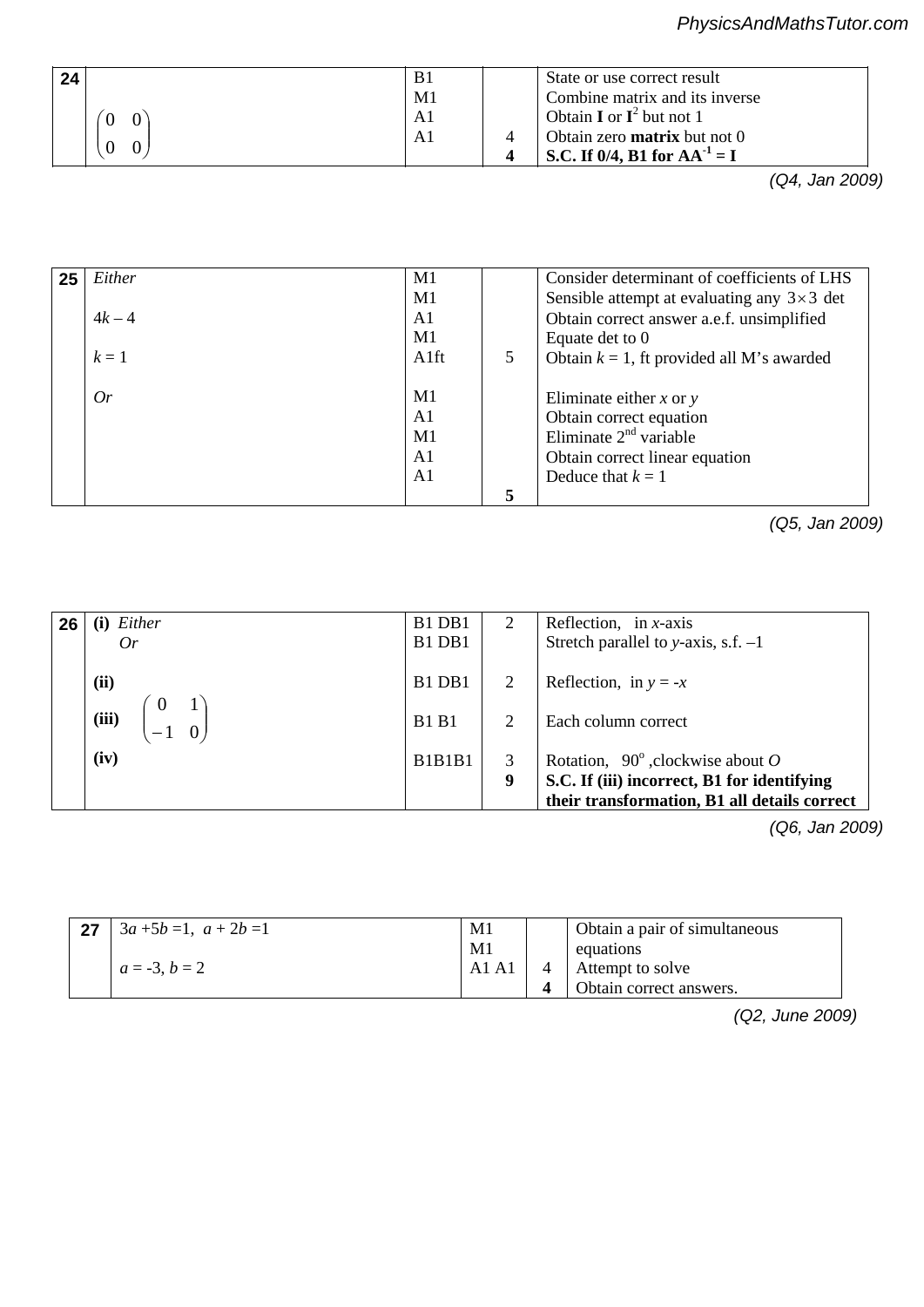| 28 | (i)             | B1           |                | Find coordinates $(0, 0)$ $(3, 1)$ $(2, 1)$ |
|----|-----------------|--------------|----------------|---------------------------------------------|
|    |                 | B1           |                | $(5, 2)$ found                              |
|    |                 | B1           | 3              | Accurate diagram sketched                   |
|    | (ii)            | <b>B1 B1</b> | $\overline{2}$ | Each column correct                         |
|    | (iii)<br>Either | B1           |                | Correct inverse for their (ii) stated       |
|    |                 | M1           |                | Post multiply $C$ by inverse of (ii)        |
|    |                 |              |                |                                             |
|    |                 | A1ft         |                | Correct answer found                        |
|    |                 |              |                |                                             |
|    | <b>Or</b>       | M1           |                | Set up 4 equations for elements from        |
|    |                 |              |                | correct matrix multiplication               |
|    |                 | A2ft         |                | All elements correct, -1 each error         |
|    |                 |              |                |                                             |
|    |                 | B1           |                | Shear,                                      |
|    |                 | B1           |                | $x$ axis invariant or parallel to $x$ -axis |
|    |                 | B1           | 6              | eg image of $(1, 1)$ is $(3, 1)$            |
|    |                 |              | 11             | <b>SR</b> allow s.f. 2 or shearing angle of |
|    |                 |              |                | correct angle to appropriate axis           |

*PMT*

*PMT*

*(Q8, June 2009)*

| 29<br>$\mathfrak{a}$<br> a <br>$\perp$<br>$+ ^{1}$<br>$\frac{1}{2}$<br>(i)<br>$\overline{2}$<br>$\overline{2}$ | M1<br>A <sub>1</sub> |                      | Correct expansion process shown<br>Obtain correct unsimplified<br>expression |
|----------------------------------------------------------------------------------------------------------------|----------------------|----------------------|------------------------------------------------------------------------------|
| $2a^2 - 2a$                                                                                                    | A1                   | 3                    | Obtain correct answer                                                        |
| (ii)<br>$a=0$ or 1                                                                                             | M1<br>A1ft<br>A1ft   | 3                    | Equate their det to 0<br>Obtain correct answers, ft solving a<br>quadratic   |
| $(iii)$ (a)                                                                                                    | <b>B1 B1</b>         |                      | Equations consistent, but non unique<br>solutions                            |
| (b)                                                                                                            | B1<br>B <sub>1</sub> | $\overline{4}$<br>10 | Correct equations seen $\&$<br>inconsistent, no solutions                    |

Attempt to find next 2 terms *(Q9, June 2009)* Obtain correct answers **4725 Mark Scheme January 2010** 

| <b>30 (i)</b> $\begin{pmatrix} a-4 & 2 \\ 3 & 0 \end{pmatrix}$ | B1         |                | Two elements correct                               |
|----------------------------------------------------------------|------------|----------------|----------------------------------------------------|
|                                                                | <b>B</b> 1 | $\overline{2}$ | Remaining elements correct                         |
| (ii) $4a - 6$                                                  | B1<br>M1   |                | Correct determinant<br>Equate det A to 0 and solve |
| $a=\frac{3}{2}$                                                | A1<br>5    | 3              | Obtain correct answer a. e. f.                     |
|                                                                |            |                |                                                    |

**2 (i)** 133 <sup>23</sup> − + *uuu* − B1 Correct unsimplified expansion of *(Q1, Jan 2010)*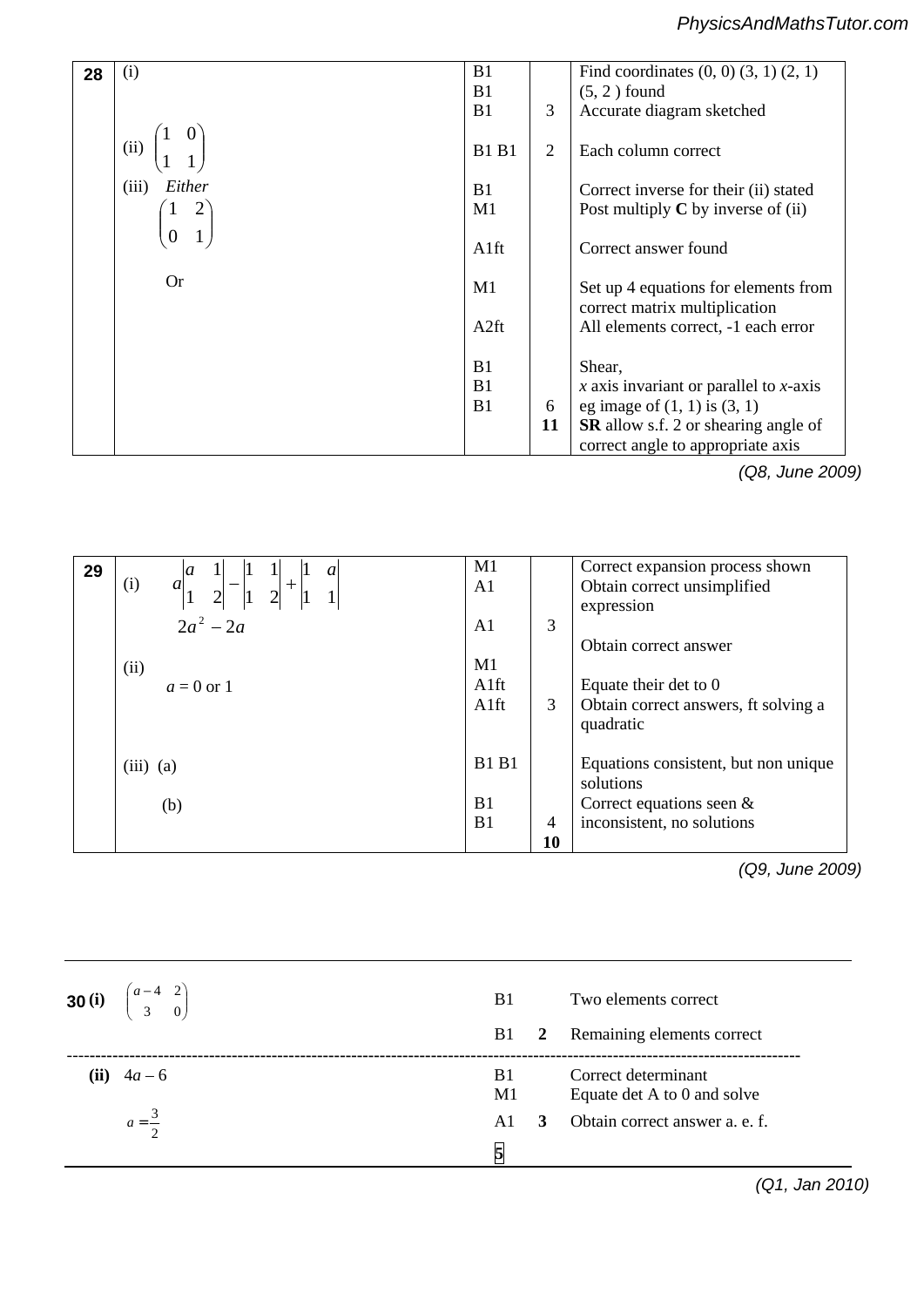| 31(i) |                                                                                                                    | B1<br>B1                                  | $\overline{2}$ | Rotation 90° (about origin)<br>Anticlockwise                                                                                                |
|-------|--------------------------------------------------------------------------------------------------------------------|-------------------------------------------|----------------|---------------------------------------------------------------------------------------------------------------------------------------------|
|       | (ii) Either                                                                                                        | M1                                        |                | Show image of unit square after<br>reflection in $y = -x$                                                                                   |
|       | $\begin{pmatrix} 1 & 0 \\ 0 & -1 \end{pmatrix}$                                                                    | A1                                        |                | Deduce reflection in $x$ -axis                                                                                                              |
|       | <b>Or</b>                                                                                                          | <b>B1ft</b><br>B <sub>1ft</sub> $4$<br>M1 |                | Each column correct<br>ft for matrix of their transformation<br>Post multiply by correct reflection<br>matrix                               |
|       |                                                                                                                    | A1<br>B <sub>1</sub> B <sub>1</sub>       |                | Obtain correct answer<br>State reflection, in $x$ -axis<br>S.C. If pre-multiplication, M0 but B1 B1<br>Available for correct description of |
|       |                                                                                                                    | $\overline{6}$                            |                | their matrix                                                                                                                                |
|       |                                                                                                                    |                                           |                | (Q5, Jan 2010)<br>$\sum$                                                                                                                    |
| 32(i) |                                                                                                                    | M1                                        |                | Show correct expansion process for<br>$3 \times 3$ or multiply adjoint by A                                                                 |
|       | $\det A = \Delta = 6a - 6$                                                                                         | M1<br>A1                                  |                | Correct evalgestion of any $2 \times 2$ at any<br>stage<br>Obtain correct answer                                                            |
|       | $\mathbf{A}^{-1} = \frac{1}{\Delta} \begin{pmatrix} 3a-1 & a+1 & -4 \\ 1 & 2a-1 & -2 \\ -3 & -3 & 6 \end{pmatrix}$ | M1                                        |                | Show correct process for adjoint entries                                                                                                    |
|       |                                                                                                                    | A1                                        |                | Obtain at least 4 correct entries in                                                                                                        |
|       |                                                                                                                    | B1<br>A1                                  | 7              | adjoint<br>Divide by their determinant<br>Obtain completely correct answer                                                                  |
| (ii)  | $\frac{1}{\Delta} \begin{pmatrix} 5a-7 \\ 4a-5 \\ 3 \end{pmatrix}$                                                 | M1                                        |                | Attempt product of form $\mathbf{A}^{-1}\mathbf{C}$ or<br>eliminate to get 2 equations and solve                                            |
|       |                                                                                                                    | A1A1A1                                    |                | Obtain correct answer                                                                                                                       |
|       |                                                                                                                    | ft all 3                                  |                |                                                                                                                                             |

*PMT*

 $1 Q9,$ *(Q9, Jan 2010)*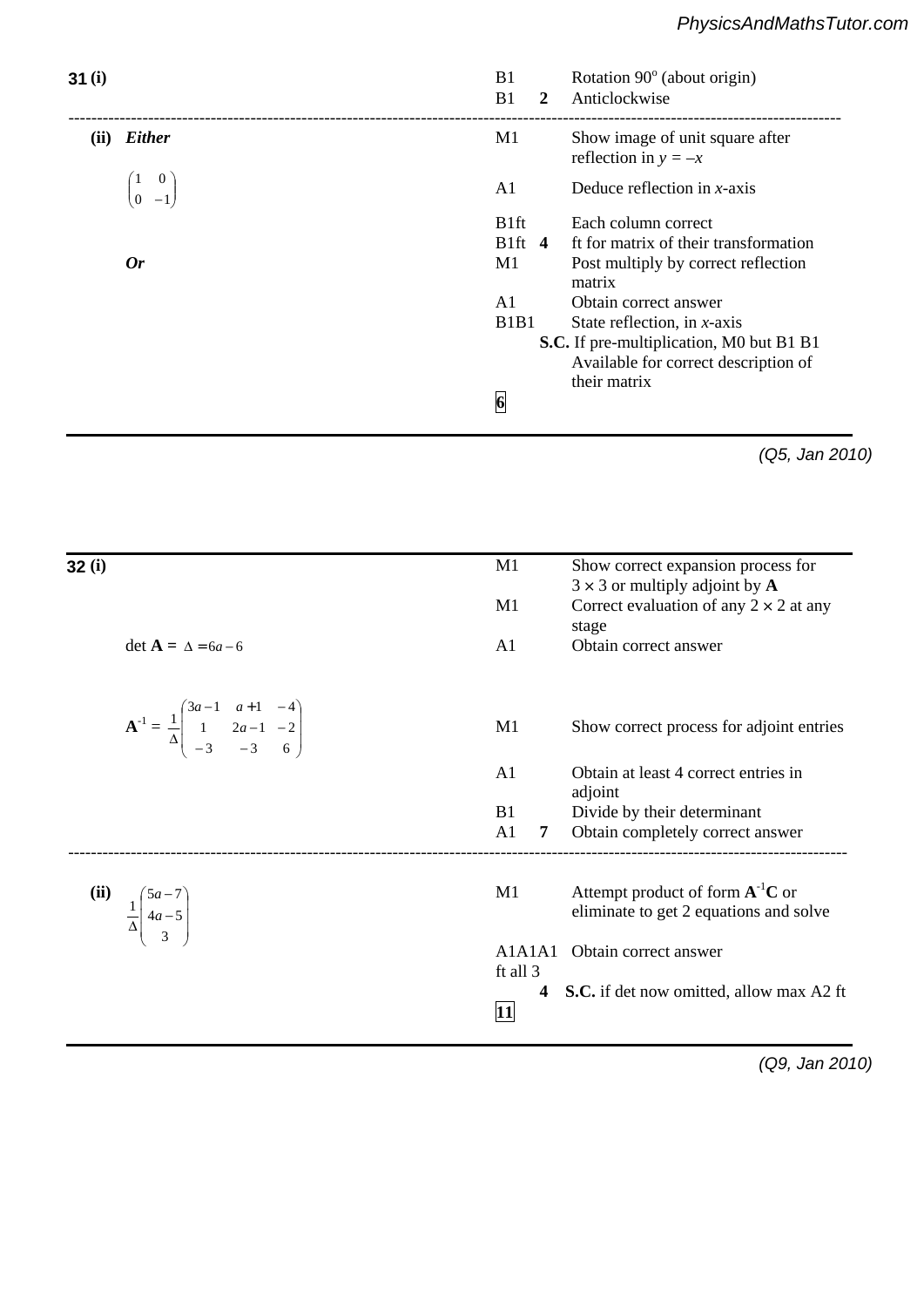| PMT | 33       | (i)    | $(-7)$                                                  | M1<br>$A1$ 2                            | Obtain a single value<br>Obtain correct answer as a matrix                                                                                                                                                                             |
|-----|----------|--------|---------------------------------------------------------|-----------------------------------------|----------------------------------------------------------------------------------------------------------------------------------------------------------------------------------------------------------------------------------------|
|     |          | (ii)   | $BA = \begin{pmatrix} 5 & -20 \\ 3 & -12 \end{pmatrix}$ | M1                                      | Obtain a $2 \times 2$ matrix                                                                                                                                                                                                           |
|     |          |        |                                                         | A1                                      | All elements correct                                                                                                                                                                                                                   |
|     |          |        | $\begin{pmatrix} -7 & -20 \\ 11 & -20 \end{pmatrix}$    | B1                                      | 4C seen or implied by correct answer                                                                                                                                                                                                   |
|     |          |        |                                                         | B1ft4                                   | Obtain correct answer, ft for a slip in BA                                                                                                                                                                                             |
|     |          |        |                                                         | $\overline{6}$                          |                                                                                                                                                                                                                                        |
| PMT |          |        |                                                         |                                         | (Q2, June 2010)                                                                                                                                                                                                                        |
|     |          | 34 (a) | $\begin{pmatrix} 0 & 1 \\ 1 & 0 \end{pmatrix}$          | B1B12                                   | Each column correct<br>SC B2 use correct matrix from MF1<br>Can be trig form                                                                                                                                                           |
|     |          | (b)    | (i)<br>(ii)                                             | B1B12<br><b>B1B12</b><br>$\overline{6}$ | Stretch, in $x$ -direction sf 5<br>Rotation, 60° clockwise                                                                                                                                                                             |
|     |          |        |                                                         |                                         | (Q5, June 2010)                                                                                                                                                                                                                        |
|     | $35$ (i) |        | $\det A = a^2 - a$                                      | M1<br>M1<br>A1<br>3 <sup>1</sup>        | Show correct expansion process for 3 x 3<br>Correct evaluation of any 2 x 2<br>Obtain correct answer                                                                                                                                   |
|     |          | (ii)   | (a)<br>(b)<br>(c)                                       | M1<br>A1<br>M1<br>A1<br>B1              | Find a pair of inconsistent<br>equations<br>State inconsistent or no solutions<br>Find a repeated equation<br>State non unique solutions<br>State that det A is non-zero or find correct<br>solution<br><b>6</b> State unique solution |
|     |          |        |                                                         | B1<br>$\overline{9}$                    | SC if detA incorrect, can score 2 marks<br>for correct deduction of a unique<br>solution, but only once                                                                                                                                |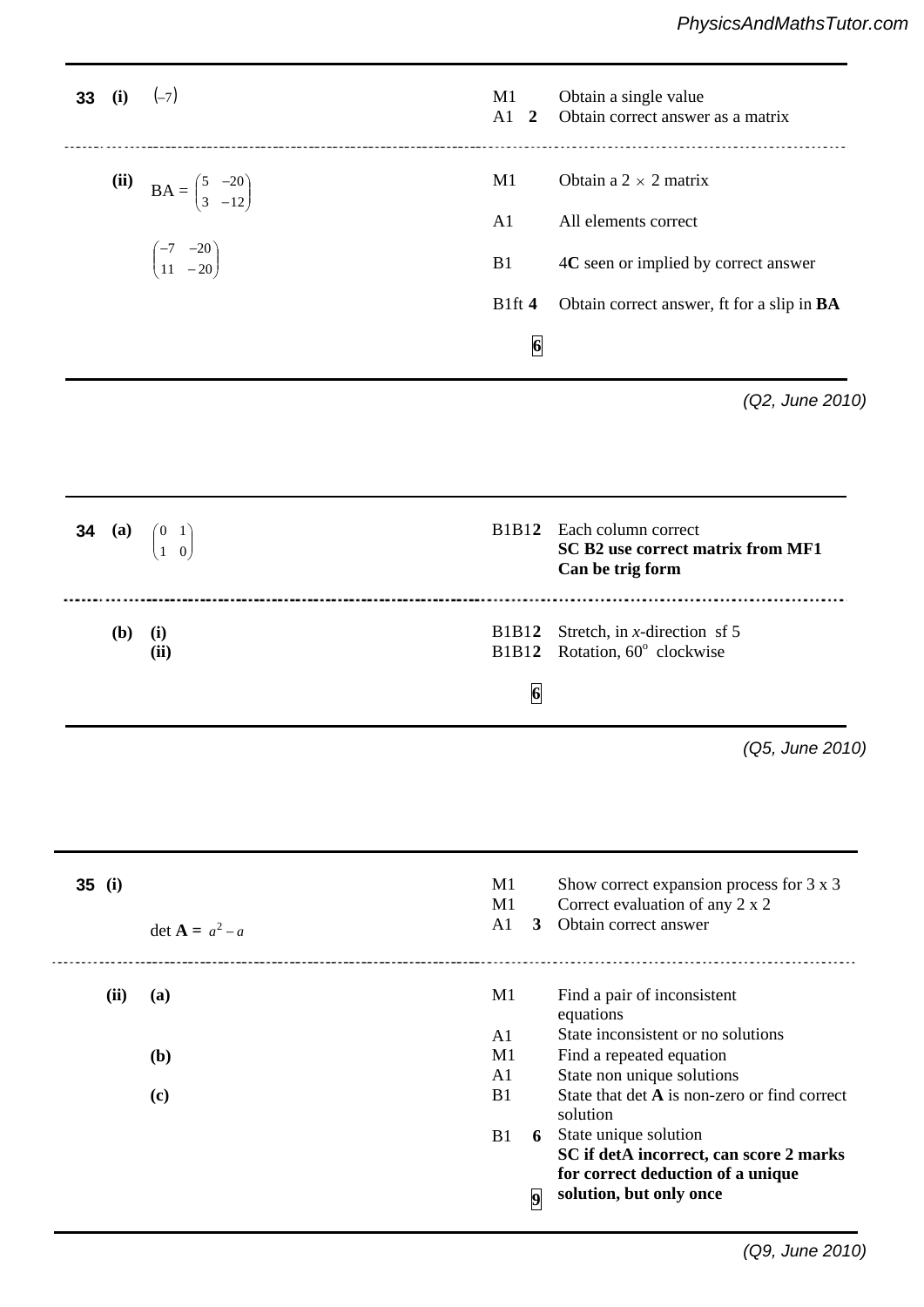| 36(i) | (7 9)                                                   | B <sub>1</sub> B <sub>1</sub> 2                                      | Each element correct<br>$SC(7,9)$ scores B1                  |
|-------|---------------------------------------------------------|----------------------------------------------------------------------|--------------------------------------------------------------|
| (ii)  | (18)                                                    | $B1*$                                                                | Obtain correct value<br>$depB12$ Clearly given as a matrix   |
|       | (iii) $\begin{pmatrix} 12 & -4 \\ 6 & -2 \end{pmatrix}$ | M1                                                                   | Obtain $2 \times 2$ matrix                                   |
|       |                                                         | A <sub>1</sub><br>3 <sup>1</sup><br>A <sub>1</sub><br>$\overline{7}$ | Obtain 2 correct elements<br>Obtain other 2 correct elements |
|       |                                                         |                                                                      | (Q1, Jan 2011)                                               |

depA1 **4** Specific statement of induction conclusion

| 37 | B <sub>1</sub> | $(A^{-1})^{-1} = A$ seen or implied |
|----|----------------|-------------------------------------|
|    | M1             | Use product inverse correctly       |
|    |                | Alcao 3 Obtain correct answer       |
|    | I٦             |                                     |
|    |                |                                     |

*(Q5, Jan 2011)*

 **4 38**

 $\mathcal{L}$ *(Q7, Jan 2011)*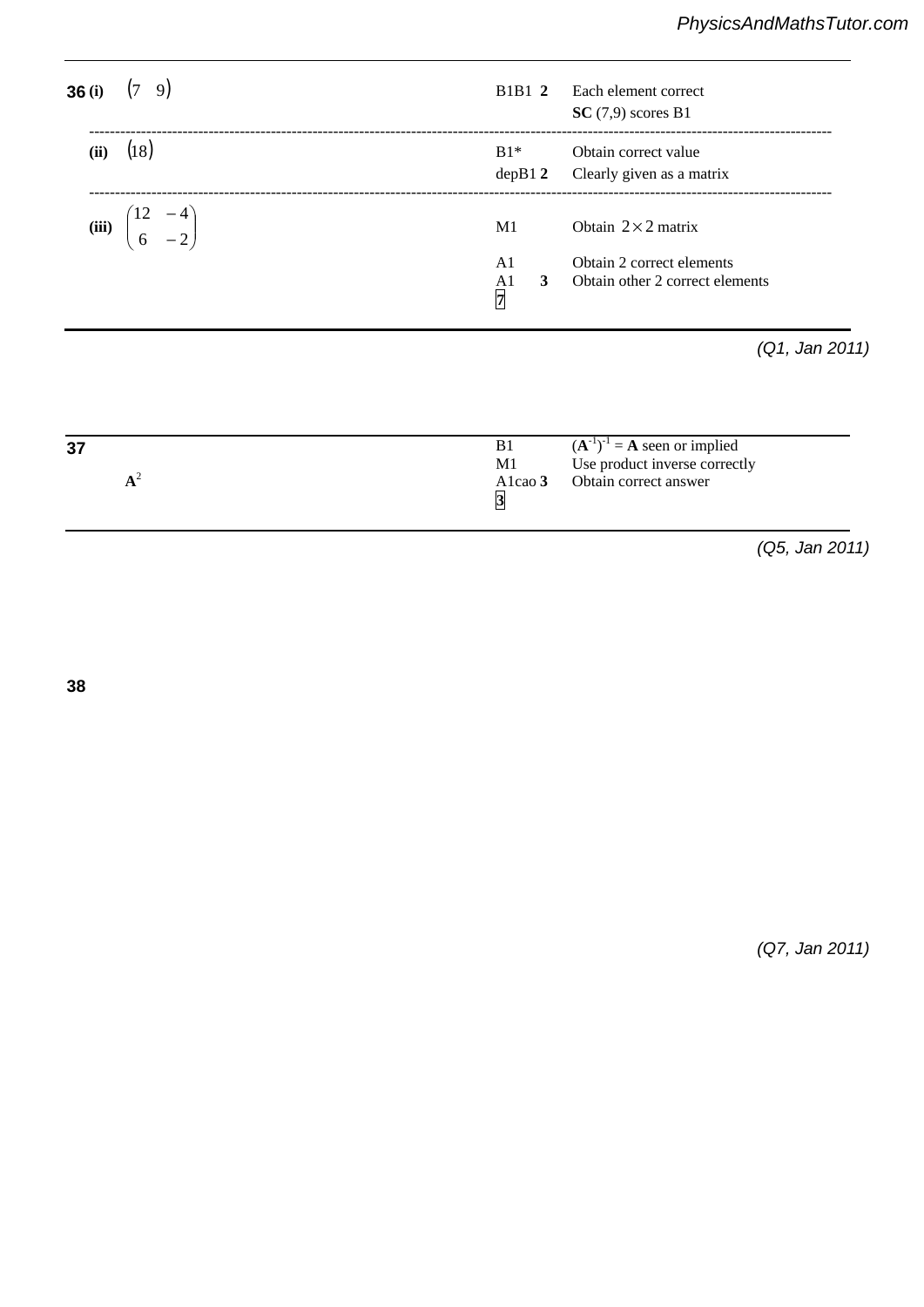| 39(i)                                                 | M1<br>Show correct expansion process for 3 x 3<br>Correct evaluation of any $2 \times 2$<br>M <sub>1</sub> |                |
|-------------------------------------------------------|------------------------------------------------------------------------------------------------------------|----------------|
| $\oint_1^4 M_3 \overline{\eta} a^2 - 7a + 6$          | A <sub>1</sub><br>3<br>correct answer                                                                      |                |
| (i)-<br>(ii)<br>$\begin{bmatrix} 0 & 1 \end{bmatrix}$ | $-B1-B1-2-$<br>Each column correct ---------------------<br>M1<br>Solve det $M = 0$                        |                |
| $a = 1$ or 6<br>(ii)                                  | A1A13<br>$\Theta$ htaigenenctaunen finderind $\lambda$ axes                                                |                |
| (iii)                                                 | Scale factor $\sqrt{3}$<br>Attempt to eliminate one variable<br>$\frac{1}{\text{NPP}}$ 2                   |                |
| $(iii)$ $(a)$                                         | <b>QBtal), (Gcd)</b> eindiquations in 2 unknowns<br>B <sub>1</sub>                                         |                |
|                                                       | Institutions and interventions<br>$\mathbf{A}1$<br>3                                                       |                |
|                                                       | Sccarate dunguns olution agradusiquare<br>3<br>B1                                                          |                |
| ( <b>b</b> ) $det C = 4$                              | Correct value found                                                                                        |                |
|                                                       | $\frac{B1}{B1}$<br>Scale factor for area<br>$\mathbf{2}$                                                   |                |
|                                                       | $\overline{\mathbf{9}}$                                                                                    | (Q9, Jan 2011) |
| $4a\alpha \beta$<br>40 (i)                            | B1<br>3B seen or implied                                                                                   |                |
|                                                       |                                                                                                            |                |
|                                                       | $\mathcal{U}$ elements contrect<br>B1                                                                      |                |
|                                                       | Other 2 elements correct, a.e.f.,<br>B1<br>3<br>including brackets                                         |                |

3/3 only for fully correct answer.

| (ii) $\begin{pmatrix} 4+4a & 3a \\ 4 & 1 \end{pmatrix}$ | M1 | Sensible attempt at matrix multiplication                |
|---------------------------------------------------------|----|----------------------------------------------------------|
|                                                         |    | for <b>AB</b> or <b>BA</b><br>A1 2 Obtain correct answer |
|                                                         | 5  |                                                          |
|                                                         |    |                                                          |

6

*p* = A1 Obtain **given** answer correctly **2** B1 Establish result true for *n* = 1 or 2 *(Q1, June 2011) Combine with complete denominators*  $Q_1$ , June

| 41 $k^2$ – 16<br>$k = \pm 4$ | B1<br>M1<br>3<br>A1<br>$\overline{\mathbf{3}}$ | Obtain correct det<br>Equate their det to 0<br>Obtain correct answers |
|------------------------------|------------------------------------------------|-----------------------------------------------------------------------|
|                              |                                                |                                                                       |

**4** M1 Express as sum of two series *(Q3, June 2011)*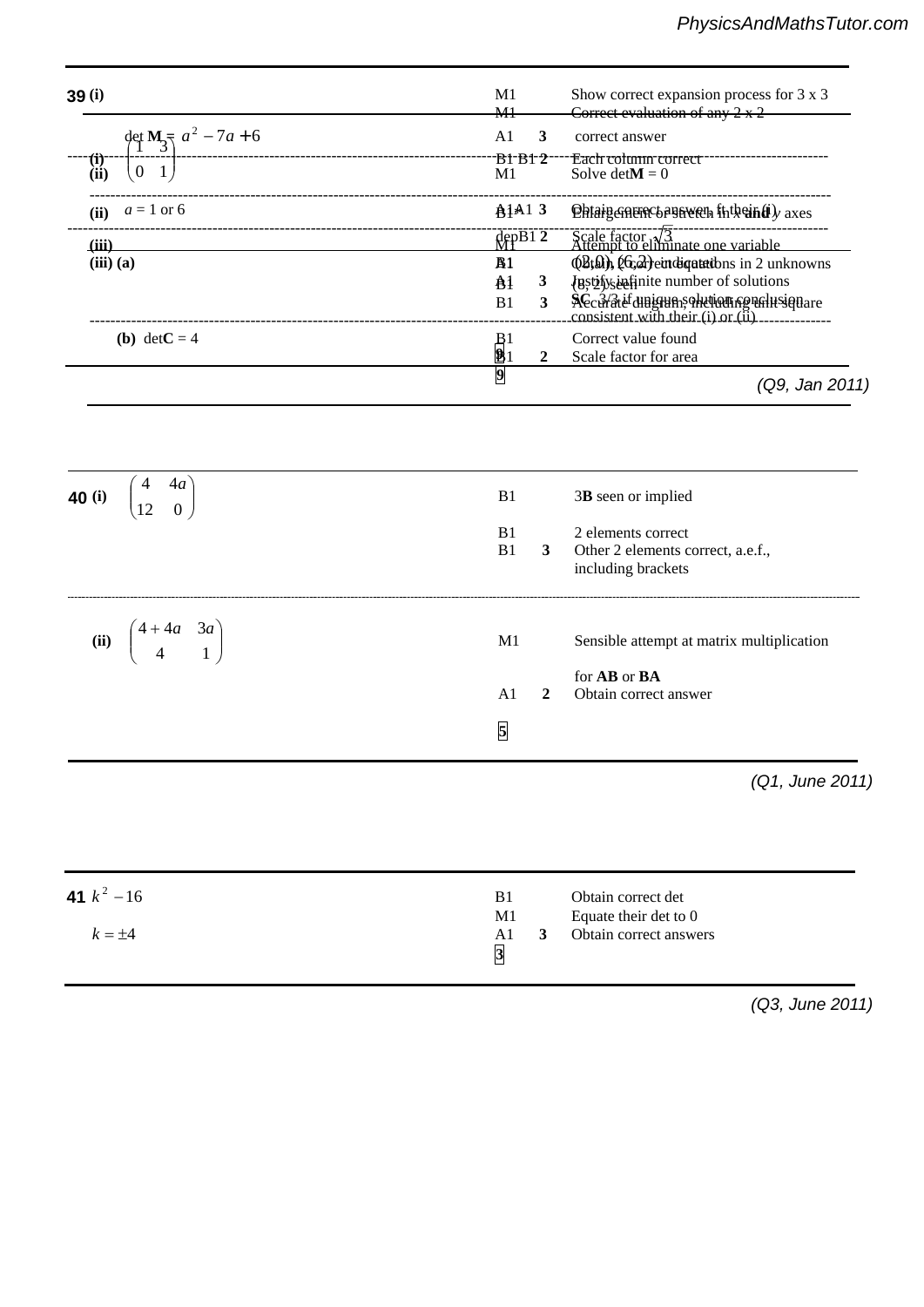| 42                                                                                                                  | M1             |                | Show correct expansion process for $3 \times 3$<br>or multiplication of $C$ and adj $C$                                  |
|---------------------------------------------------------------------------------------------------------------------|----------------|----------------|--------------------------------------------------------------------------------------------------------------------------|
|                                                                                                                     | M1             |                | Correct evaluation of any $2 \times 2$                                                                                   |
| det $C = \Delta = 5a - 5$                                                                                           | A1             |                | Obtain correct answer                                                                                                    |
|                                                                                                                     | M1             |                | Show correct process for adjoint entries                                                                                 |
| $\begin{array}{c cc}\n & 3 & -4 & 1 \\ \hline\n\frac{1}{\Delta} & -5 & 4a & -a \\  & 5 & -3a-1 & 2a-1\n\end{array}$ | A1             |                | Obtain at least 4 correct entries in adjoint                                                                             |
|                                                                                                                     | A1<br>B1       |                | Obtain completely correct adjoint<br>Divide their adjoint by their determinant                                           |
|                                                                                                                     |                | 7              |                                                                                                                          |
|                                                                                                                     | 7              |                |                                                                                                                          |
|                                                                                                                     |                |                | (Q6, June 2011)                                                                                                          |
|                                                                                                                     |                |                |                                                                                                                          |
|                                                                                                                     | B1<br>B1<br>B1 | 3 <sup>1</sup> | $(0, 3)$ seen<br>$(3,0)$ seen<br>Square with A ' B' and C' positioned<br>correctly                                       |
|                                                                                                                     | $B1*$          |                | Reflection in $y = x$ or $y = -x$                                                                                        |
| (ii) $\begin{pmatrix} 0 & 1 \\ 1 & 0 \end{pmatrix}$ or $\begin{pmatrix} 0 & -1 \\ -1 & 0 \end{pmatrix}$             | DB1            |                | Correct matrix, dep on stating reflection                                                                                |
| $\begin{pmatrix} 3 & 0 \\ 0 & 3 \end{pmatrix}$ or $\begin{pmatrix} -3 & 0 \\ 0 & -3 \end{pmatrix}$                  | $B1*$          |                | Enlargement scale factor 3 or s.f. -3                                                                                    |
| 43(i)                                                                                                               | DB1 4          |                | Correct matrix, dep on stating enlargement<br>S.C. B2 for a<br>pair of transformations consistent with<br>their diagram. |

*(Q8, June 2011)*

| 44 | $3p+4q=1$ , $-3p-5q=1$ , $2p+3q=0$<br>$p=3$ and $q=-2$ | B1<br>M1<br>A <sub>1</sub><br>M1<br>A <sub>1</sub> | State identity matrix is $\begin{pmatrix} 1 & 0 \\ 0 & 1 \end{pmatrix}$<br>Find a pair of simultaneous equations<br>Correct pair of distinct equations<br>Attempt to solve<br>Obtain correct answers |  |
|----|--------------------------------------------------------|----------------------------------------------------|------------------------------------------------------------------------------------------------------------------------------------------------------------------------------------------------------|--|
|    |                                                        | $\left[5\right]$                                   |                                                                                                                                                                                                      |  |

4 2 4 2 *xx yy* 3 18 0 or 3 18 0 M1 Eliminate to obtain quadratic in *x*

*x y* r r 6 or 3 A1 Both values correct

*PMT*

*(Q2, Jan 2012)*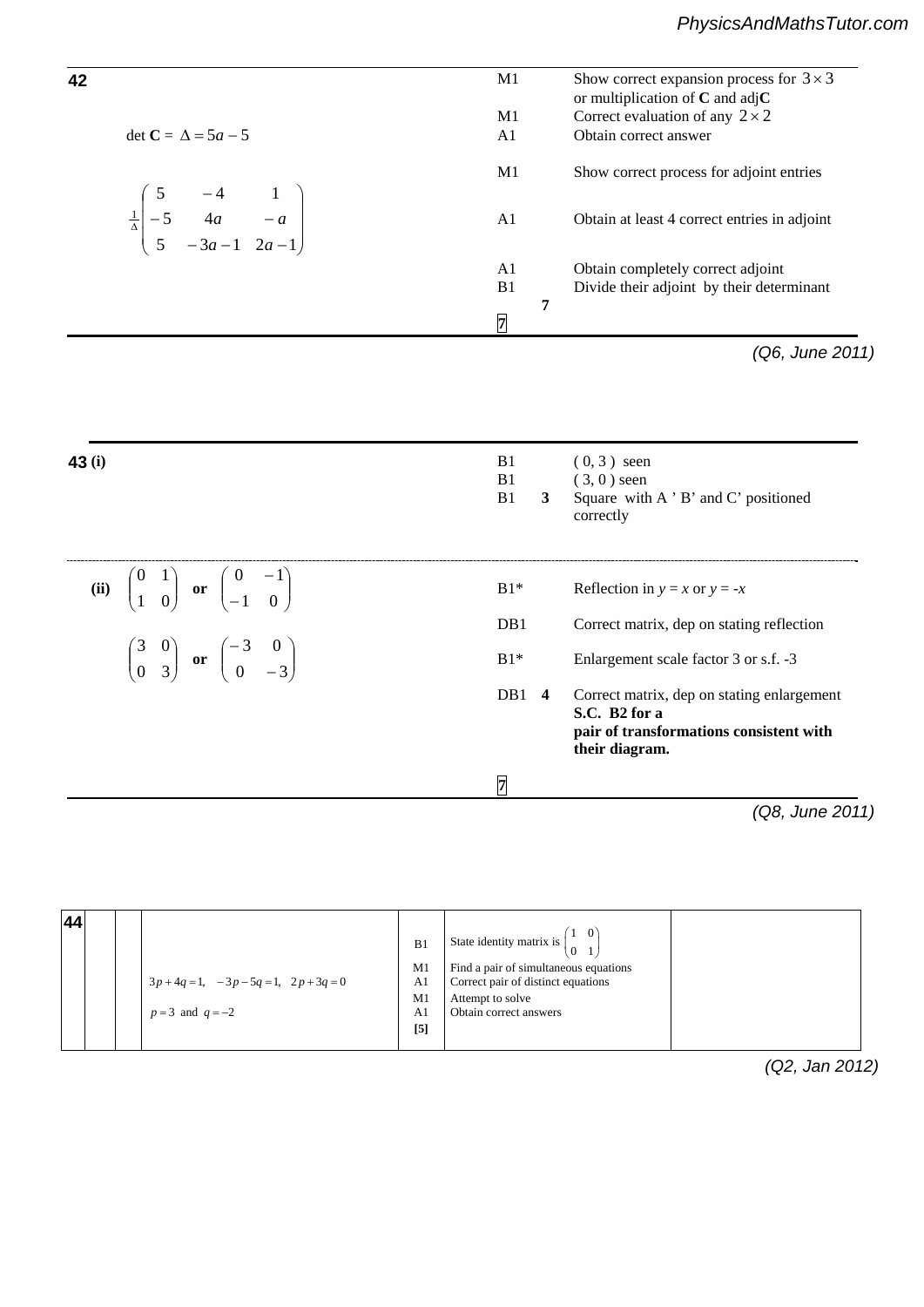| $ 45 $ (a) |      | $0 -1$<br>$\begin{pmatrix} -1 & 0 \end{pmatrix}$ | B1<br>B1<br>$[2]$  | Each column correct                                   |                                        |
|------------|------|--------------------------------------------------|--------------------|-------------------------------------------------------|----------------------------------------|
| (b)        | (i)  |                                                  | B1<br>DB1<br>$[2]$ | Stretch<br>Scale factor 4 in the y direction          | Not "in the y-axis"                    |
| (b)        | (ii) | $\overline{4}$                                   | B1<br>B1<br>$[2]$  | Correct value of determinant<br>Scale factor for area | Allow scale factor of stretch or eqiv. |
|            |      |                                                  |                    |                                                       | (Q5, Jan 2012)                         |

*<sup>n</sup>*

<sup>4</sup> *nn n n* ( 1)( 3)( 2) A1 Obtain correct answer

B1 Passing through *O* and crosses y-axis again

B1 Line, with correct slope shown

**n n b**<sub>1</sub> **n b**<sub>1</sub> **n b**<sub>1</sub> **d**<sub>1</sub> **d**<sub>1</sub> **d**<sub>1</sub> **d**<sub>1</sub> **d**<sub>1</sub> **d**<sub>1</sub> **d**<sub>1</sub>

| 46 | (i)   | $\det \mathbf{X} = \Delta = 10 - 9a - a^2$                                                      | M1<br>M1<br>A <sub>1</sub><br>$\lceil 3 \rceil$                   | Show correct expansion process for $3\times3$<br>Correct evaluation of any $2 \times 2$<br>Obtain correct answer aef                                            |
|----|-------|-------------------------------------------------------------------------------------------------|-------------------------------------------------------------------|-----------------------------------------------------------------------------------------------------------------------------------------------------------------|
|    | (ii)  | $a = 1$ or $-10$                                                                                | M1<br>A1FT<br>A1FT<br>$\lceil 3 \rceil$                           | Their det $X = 0$<br>Obtain correct answers from their (i)                                                                                                      |
|    | (iii) | $\frac{1}{4} \begin{pmatrix} -a & 2 & 6-9a \\ 5 & -a-9 & 18-3a \\ -a & 2 & a^2-4 \end{pmatrix}$ | M1<br>A <sub>1</sub><br>A <sub>1</sub><br>B <sub>1ft</sub><br>[4] | Show correct process for adjoint entries<br>Obtain at least four correct entries in adjoint<br>Obtain completely correct adjoint<br>Divide by their determinant |

 $\alpha + \beta + \gamma$  $\alpha \beta + \beta \gamma$  y continuous by continuous correct value of  $\beta$  multiply by conjugate or find a set of  $\alpha$ 

 $\ddot{\phantom{1}}$ 

*PMT*

*PMT*

*(Q9, Jan 2012)*

| 47 | (i)  | $2^{\circ}$<br>5<br>6 <sub>1</sub><br>13 | M1<br>A <sub>1</sub> | Multiplication attempt, 2 elements correct<br>All elements correct |
|----|------|------------------------------------------|----------------------|--------------------------------------------------------------------|
|    |      |                                          | $[2]$                |                                                                    |
|    | (ii) | <b>EITHER</b>                            |                      |                                                                    |
|    |      | $B^{-1}A^{-1} = (AB)^{-1}$               | B1                   | Stated or used                                                     |
|    |      |                                          | B <sub>1ft</sub>     | Divide by correct determinant                                      |
|    |      | $-2$<br>6                                | B <sub>1ft</sub>     | Both diagonals correct                                             |
|    |      | $\frac{1}{4}$ -13<br>5 <sup>5</sup>      |                      |                                                                    |
|    |      |                                          | $[3]$                |                                                                    |
|    |      | <b>OR</b>                                | B1                   | Either inverse correct                                             |
|    |      |                                          | B1                   | Two elements correct in final answer, both                         |
|    |      |                                          |                      | inverses must be correct                                           |
|    |      |                                          | B1                   | All elements correct                                               |

*(Q2, June 2012)*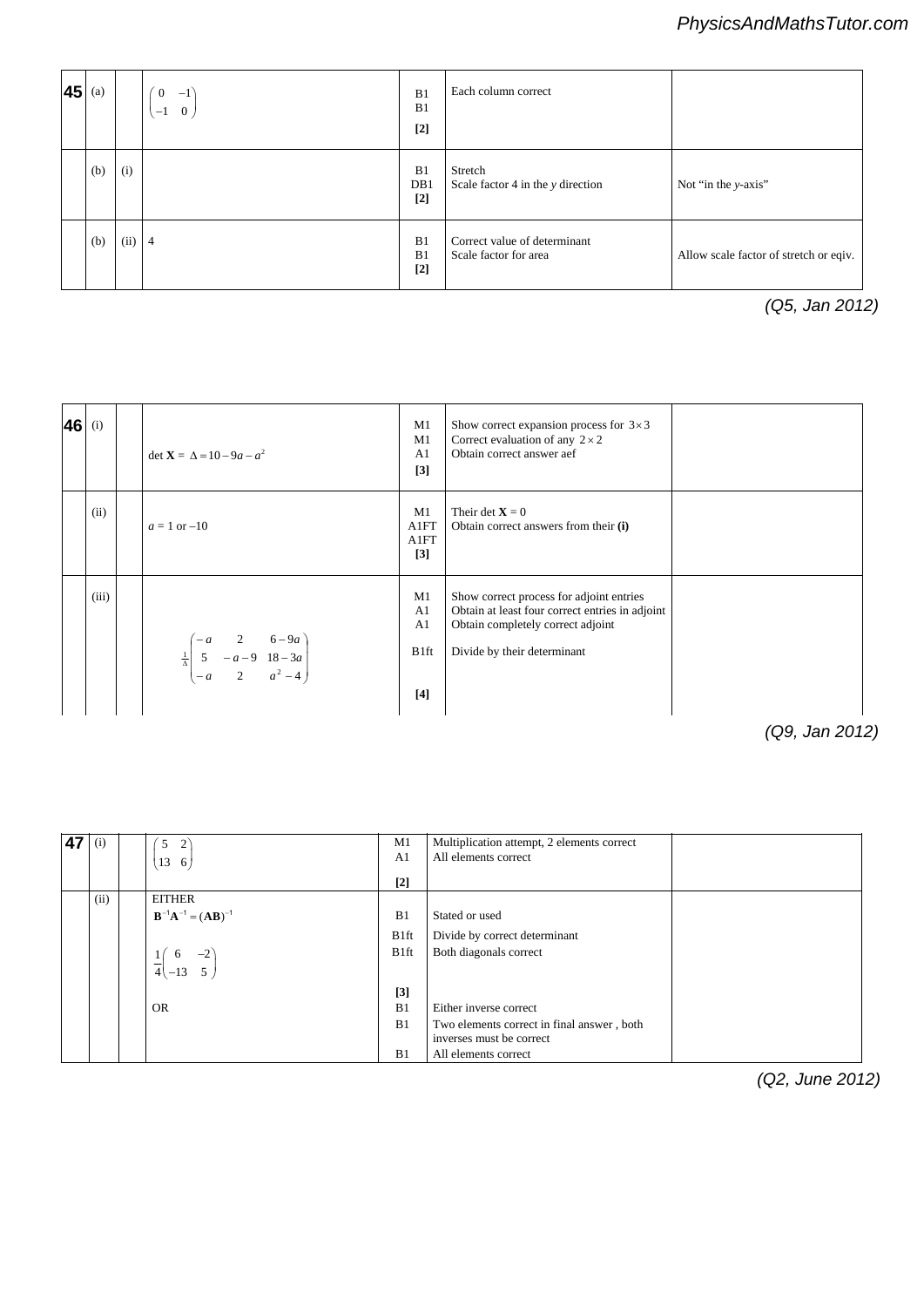| 48 | (i)   |                                                                                                       | $B1*$ | Shear                                                  |  |
|----|-------|-------------------------------------------------------------------------------------------------------|-------|--------------------------------------------------------|--|
|    |       |                                                                                                       | depB1 | eg image of $(0, 1)$ is $(2, 1)$ or parallel to the x- |  |
|    |       |                                                                                                       |       | axis                                                   |  |
|    |       |                                                                                                       | $[2]$ |                                                        |  |
|    | (ii)  | Either                                                                                                | B1    | State $Z = YX$                                         |  |
|    |       |                                                                                                       | B1    | Obtain $Y = ZX^{-1}$                                   |  |
|    |       | $-2)$<br>1                                                                                            | B1    | State or use correct inverse                           |  |
|    |       | $\overline{0}$                                                                                        |       |                                                        |  |
|    |       |                                                                                                       | M1    | Matrix multiplication, 2 elements correct              |  |
|    |       | $\begin{pmatrix} \frac{1}{2} & \frac{\sqrt{3}}{2} \\ -\frac{\sqrt{3}}{2} & \frac{1}{2} \end{pmatrix}$ | A1    | Obtain completely correct simplified exact             |  |
|    |       |                                                                                                       |       | matrix                                                 |  |
|    |       |                                                                                                       |       |                                                        |  |
|    |       |                                                                                                       |       |                                                        |  |
|    |       |                                                                                                       | $[5]$ |                                                        |  |
|    |       | <b>Or</b>                                                                                             |       |                                                        |  |
|    |       | $Z = \begin{pmatrix} a & b \\ c & d \end{pmatrix} \begin{pmatrix} 1 & 2 \\ 0 & 1 \end{pmatrix}$       | B1    | Correct order for matrix multiplication                |  |
|    |       | f G                                                                                                   | B1    | Obtain 2correct elements                               |  |
|    |       | <b>e</b>                                                                                              | B1    | Obtain other 2 correct elements                        |  |
|    |       |                                                                                                       |       |                                                        |  |
|    |       | $\frac{\sqrt{3}}{2}$ $\frac{1}{2}$<br>$rac{1}{2}$<br>$rac{\sqrt{3}}{2}$                               | M1    | Equate elements, 2 correct                             |  |
|    |       |                                                                                                       | A1    | Obtain completely correct simplified exact             |  |
|    |       |                                                                                                       |       | matrix                                                 |  |
|    |       |                                                                                                       |       |                                                        |  |
|    | (iii) |                                                                                                       | $B1*$ | Rotation                                               |  |
|    |       |                                                                                                       | depB1 | 60° clockwise                                          |  |
|    |       |                                                                                                       | $[2]$ |                                                        |  |

*PMT*

*(Q9, June 2012)*

| 49 | (i)  |     |            | M1                | Show correct expansion process for $3\times3$                                                |                                                                                |
|----|------|-----|------------|-------------------|----------------------------------------------------------------------------------------------|--------------------------------------------------------------------------------|
|    |      |     |            | M1                | Correct evaluation of any $2 \times 2$                                                       |                                                                                |
|    |      |     | $a^3 - 4a$ | A <sub>1</sub>    | Obtain correct answer                                                                        |                                                                                |
|    |      |     |            | $[3]$             |                                                                                              |                                                                                |
|    | (ii) | (a) |            | B1                | $\det \mathbf{D} = 15$ so unique sol'n or solve to find<br>correct solution $(-2/5, 1, 4/5)$ | SC B1 once if unique solution<br>following their incorrect det $D$ non<br>zero |
|    |      |     |            | $\lceil 1 \rceil$ |                                                                                              |                                                                                |
|    | (ii) | (b) |            | B1                | Their det $\mathbf{D} = 0$ , so non-unique solutions                                         |                                                                                |
|    |      |     |            | M1                | Attempt to solve equations with $a = 2$                                                      |                                                                                |
|    |      |     |            | A <sub>1</sub>    | Explain inconsistency with correct working                                                   |                                                                                |
|    |      |     |            | $[3]$             |                                                                                              |                                                                                |
|    | (ii) | (c) |            | B1                | Their det $\mathbf{D} = 0$ , so non-unique solutions                                         |                                                                                |
|    |      |     |            | M1                | Attempt to solve equations with $a = 0$                                                      |                                                                                |
|    |      |     |            | A <sub>1</sub>    | Explain consistency with correct working                                                     |                                                                                |
|    |      |     |            | $[3]$             |                                                                                              |                                                                                |

## *PMT*

*(Q10, June 2012)*

| 50 | (i)  | $(2a-3)$ 2<br>5                                                   | B1          | I or 3I seen or used          |
|----|------|-------------------------------------------------------------------|-------------|-------------------------------|
|    |      |                                                                   | B1          | 2 elements correct            |
|    |      |                                                                   | B1          | Other 2 elements correct      |
|    |      |                                                                   | $[3]$       |                               |
|    | (ii) | $-1$<br>4<br>or equivalent<br>$\overline{4a-1}$ -1 $\overline{a}$ | B1          | Divide by correct determinant |
|    |      |                                                                   | B1<br>$[2]$ | Both diagonals correct        |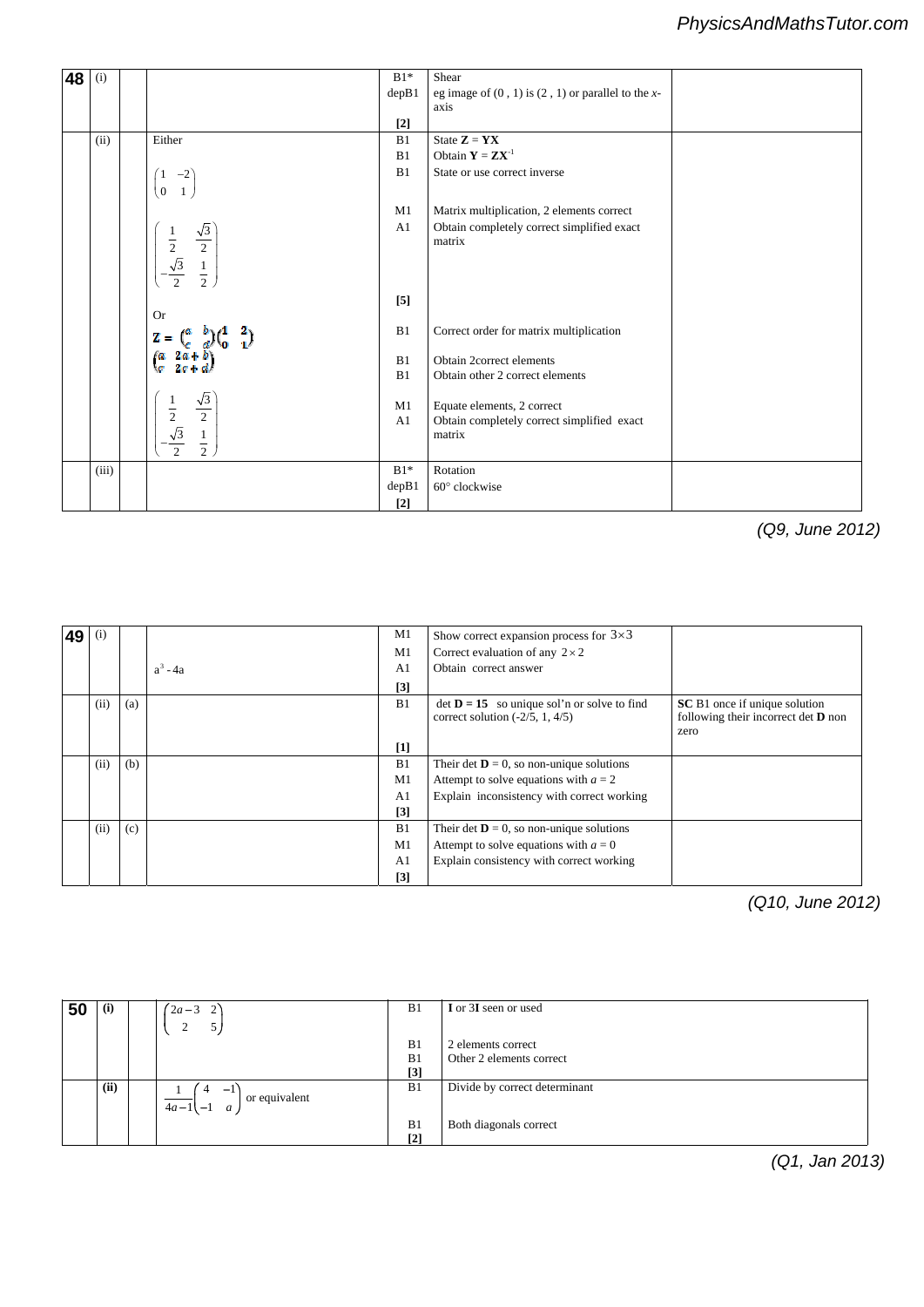|  | PhysicsAndMathsTutor.com |
|--|--------------------------|
|--|--------------------------|

| 51 | $3\lambda^2-7\lambda+2$ | M1<br>M1<br>A1            | Show correct expansion process for correct 3 x 3<br>Correct evaluation of any $2 \times 2$<br>Obtain correct 3 term quadratic |
|----|-------------------------|---------------------------|-------------------------------------------------------------------------------------------------------------------------------|
|    | $-$ or 2                | $B1*$<br>DM1<br>A1<br>[6] | Equate their det to 0<br>Attempt to solve a quadratic equation<br>Obtain correct answers                                      |

**k A1** Obtain correct answers and  $\mathbf{A}$  obtained answers and  $\mathbf{A}$ 

 **[2]** *2 2 2 2 2* **<b>***2 2 2 2 2 2 2 2 2 2 2 2* 

**6 (ii)** *Either Or Either Or* 

 $\mathbf{1}$  2  $\mathbf{2}$  72  $\mathbf{2}$   $\mathbf{3}$   $\mathbf{4}$   $\mathbf{5}$   $\mathbf{2}$  term  $\mathbf{3}$  term  $\mathbf{4}$   $\mathbf{5}$   $\mathbf{5}$   $\mathbf{6}$   $\mathbf{7}$   $\mathbf{8}$   $\mathbf{8}$   $\mathbf{9}$   $\mathbf{1}$   $\mathbf{1}$   $\mathbf{1}$   $\mathbf{1}$   $\mathbf{1}$   $\mathbf{1}$   $\mathbf{1}$ 

*(Q5, Jan 2013)*

| 52 | (i)   |                                                   |                                                | <b>B1B1</b>       | Each column correct                                                                          |
|----|-------|---------------------------------------------------|------------------------------------------------|-------------------|----------------------------------------------------------------------------------------------|
|    |       | $\overline{2}$<br>$\sqrt{0}$                      |                                                | $\lceil 2 \rceil$ |                                                                                              |
|    | (ii)  | Either                                            | Or                                             |                   | Either<br>Or                                                                                 |
|    |       |                                                   |                                                | B1 DB1            | Stretch, s.f. $2$ in $y$ direction<br>Shear, x-axis invariant e.g. $(0,1) \rightarrow (2,1)$ |
|    |       | $P:\begin{pmatrix} 1 & 0 \\ 0 & 2 \end{pmatrix}$  | $\begin{pmatrix} 1 & 2 \\ 0 & 1 \end{pmatrix}$ | B1                | Correct matrix                                                                               |
|    |       |                                                   |                                                | B1 DB1            | Shear, x axis invariant e.g. $(0, 1) \rightarrow (1, 1)$<br>Stretch, s.f.2 in $y$ direction, |
|    |       | $Q: \begin{pmatrix} 1 & 1 \\ 0 & 1 \end{pmatrix}$ | $\begin{pmatrix} 1 & 0 \\ 0 & 2 \end{pmatrix}$ | B1                | Correct matrix                                                                               |
|    |       |                                                   |                                                | [6]               | N.B. "in the $x/y$ axis" is incorrect                                                        |
|    | (iii) |                                                   | $\left(1\quad4\right)$                         | M1                | Attempt at matrix multiplication of two 2 x 2 matrices from (ii)                             |
|    |       | $PQ$ :<br>$\overline{2}$<br>$\theta$              | $\begin{pmatrix} 0 & 2 \end{pmatrix}$          | A1                | Obtain correct result cao                                                                    |
|    |       |                                                   |                                                | $[2]$             |                                                                                              |

*(Q6, Jan 2013)*

 $\sqrt{3}$  – 3i  $\sqrt{3}$  – 3i  $\sqrt{3}$  – 3i  $\sqrt{3}$  – 3i  $\sqrt{3}$  – 3i  $\sqrt{3}$  – 3i  $\sqrt{3}$  – 3i  $\sqrt{3}$  – 3i  $\sqrt{3}$  – 3i  $\sqrt{3}$  – 3i  $\sqrt{3}$  – 3i  $\sqrt{3}$  – 3i  $\sqrt{3}$  – 3i  $\sqrt{3}$  – 3i  $\sqrt{3}$  – 3i  $\sqrt{3}$  – 3i  $\sqrt{3}$  – 3i **4725 Mark Scheme June 2013** 

**22 22 22 22 22 22 22** 

*PMT*

| 53 | (i)  | 23)           | B1B1           | Each element correct, missing brackets B1 only             |
|----|------|---------------|----------------|------------------------------------------------------------|
|    |      |               | $[2]$          |                                                            |
|    | (ii) | $-15$         | M1             | Obtain $2 \times 2$ matrix                                 |
|    |      | $-10$         | A <sub>1</sub> | Obtain 2 correct elements                                  |
|    |      |               | A1             | Obtain other 2 correct elements                            |
|    |      | $\det$ CB = 0 | A1FT           | Obtain their det <b>CB</b> , must be a $2 \times 2$ matrix |
|    |      | singular      | A1FT           | Correct conclusion from their det CB                       |
|    |      |               | $[5]$          |                                                            |

(Q2, June 2013)

| 54 | (i)   | $\overline{0}$<br>$\overline{0}$<br>$+1$           | B1B1<br>$[2]$                 | Each column correct                               |
|----|-------|----------------------------------------------------|-------------------------------|---------------------------------------------------|
|    |       |                                                    |                               |                                                   |
|    | (ii)  | $\bf{0}$<br>$\mathbf{1}$<br>$\overline{0}$<br>$-1$ | B1B1                          | Each column correct                               |
|    |       |                                                    | $[2]$                         |                                                   |
|    | (iii) | $\theta$<br>$\overline{1}$                         | M1                            | Attempt at matrix multiplication in correct order |
|    |       | $\mathbf{0}$<br>1                                  | A1FT                          | Obtain correct answer from their (i) and (ii)     |
|    |       |                                                    | $[2]$                         |                                                   |
|    | (iv)  | Reflection, in $y = x$                             | B <sub>1</sub> B <sub>1</sub> | Correct description of their (iii) only           |
|    |       |                                                    | $[2]$                         |                                                   |

*(Q7, June 2013)*